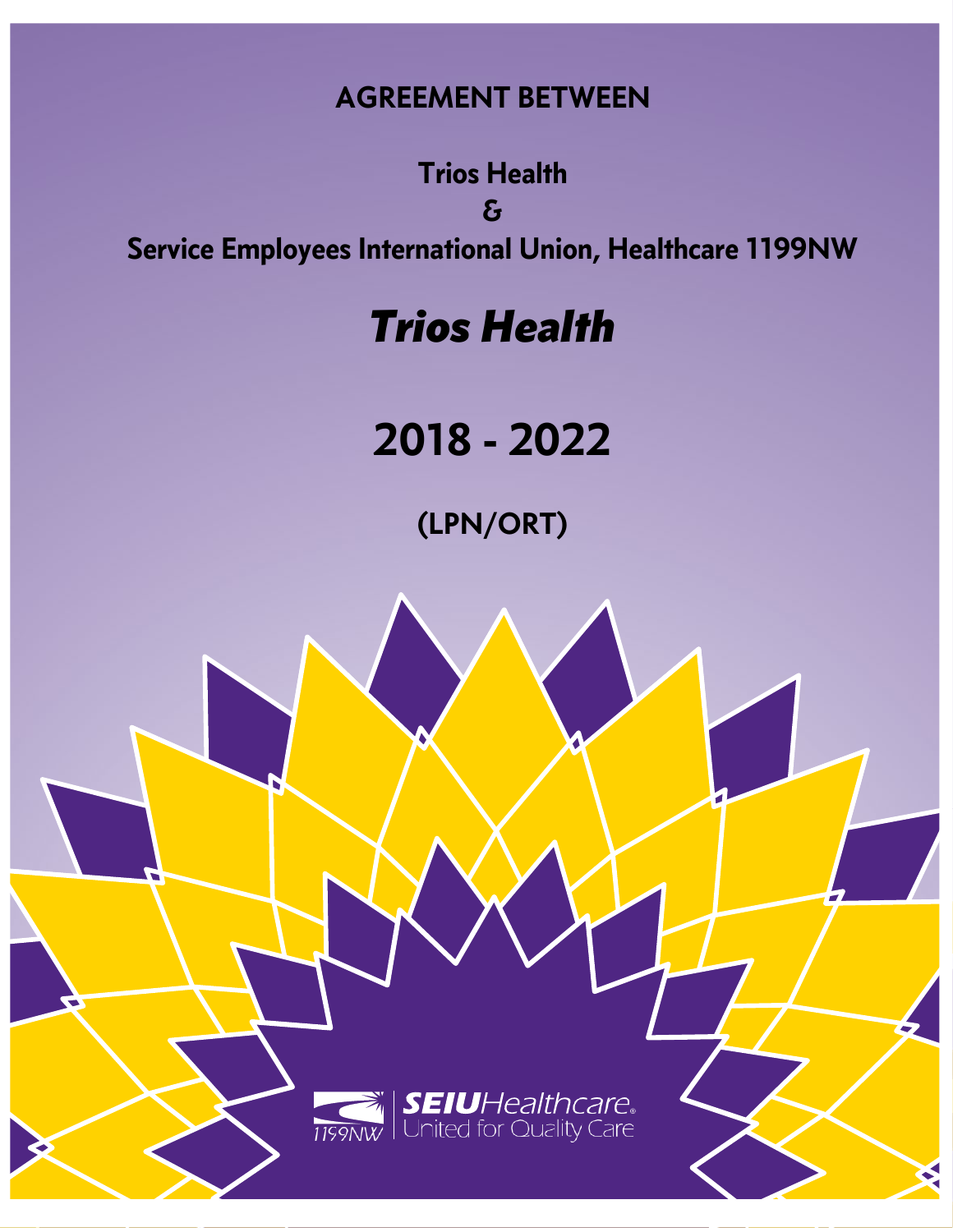# **AGREEMENT BETWEEN**

## **Trios Health**

## **And**

# **Service Employees International Union, Healthcare 1199NW**

# **LPN/ORT**

**August 8, 2018**

**To**

**July 31, 2022,**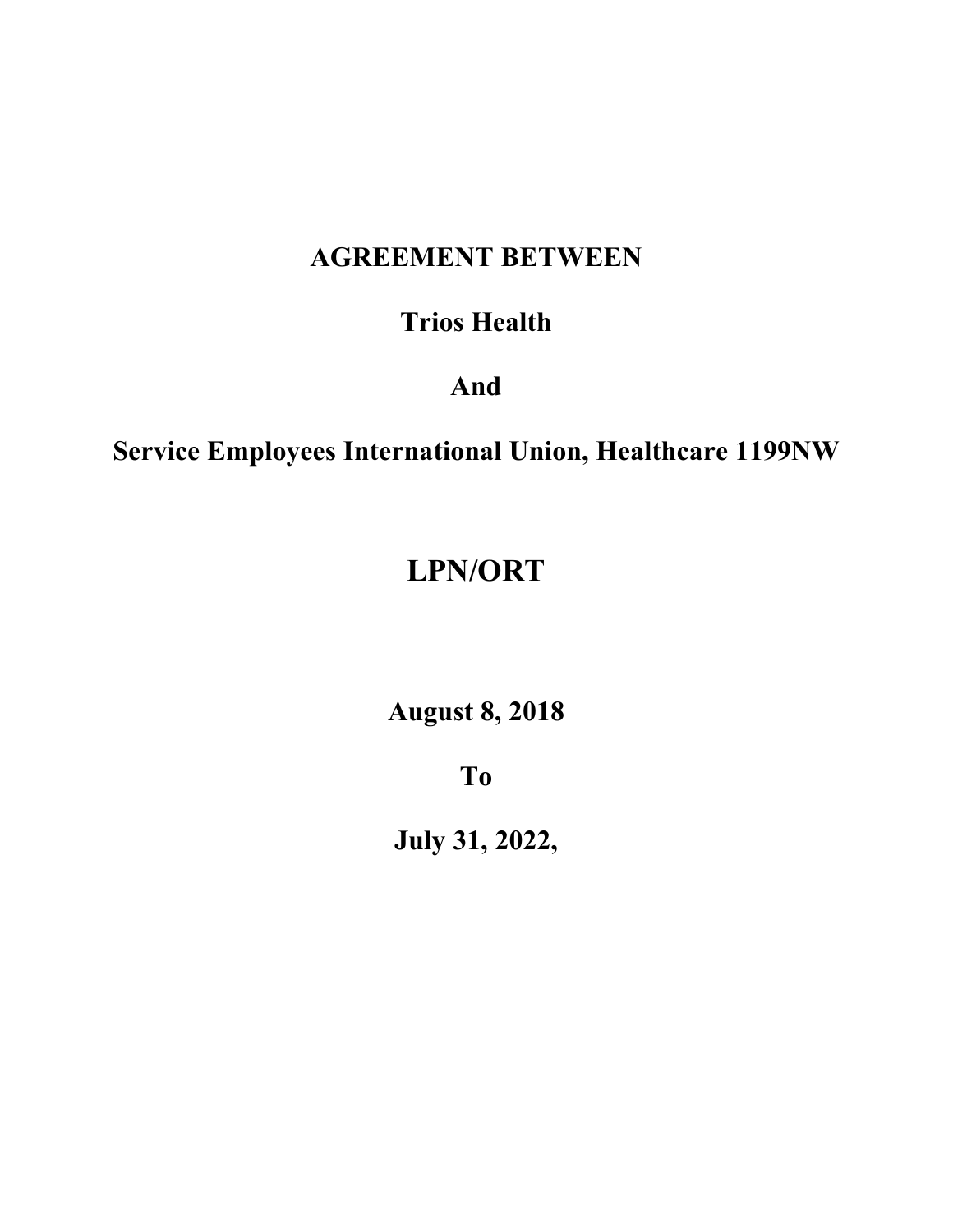# **TABLE OF CONTENTS**

| <b>AGREEMENT</b>                                 | 3              |
|--------------------------------------------------|----------------|
| <b>ARTICLE 1. PURPOSE</b>                        | 3              |
| <b>ARTICLE 2. RECOGNITION</b>                    | 3              |
| <b>ARTICLE 3. MANAGEMENT RIGHTS</b>              | 3              |
| <b>ARTICLE 4. UNION MEMBERSHIP</b>               | $\overline{4}$ |
| <b>ARTICLE 5. UNION REPRESENTATION</b>           | 6              |
| <b>ARTICLE 6: DEFINITIONS</b>                    | $\tau$         |
| <b>ARTICLE 7: EMPLOYMENT PRACTICES</b>           | 9              |
| <b>ARTICLE 8: SENIORITY</b>                      | 12             |
| <b>ARTICLE 9: HOURS OF WORK AND OVERTIME</b>     | 14             |
| <b>ARTICLE 10: HOLIDAYS</b>                      | 16             |
| <b>ARTICLE 11: PAID TIME OFF/EIT</b>             | 17             |
| <b>ARTICLE 12: COMPENSATION</b>                  | 17             |
| <b>ARTICLE 13: PAY PRACTICES</b>                 | 18             |
| ARTICLE 14: HEALTH, WELFARE, 401(K) BENEFITS     | 20             |
| <b>ARTICLE 15: LEAVES OF ABSENCE</b>             | 21             |
| ARTICLE 16: ORIENTATION AND IN-SERVICE EDUCATION | 21             |
| <b>ARTICLE 17: CONFERENCE COMMITTEE</b>          | 21             |
| <b>ARTICLE 18: GRIEVANCE PROCEDURE</b>           | 22             |
| ARTICLE 19: NO STRIKES/NO LOCKOUT                | 24             |
| <b>ARTICLE 20: DRUG AND ALCOHOL POLICY</b>       | 25             |
| <b>ARTICLE 21: GENERAL PROVISIONS</b>            | 25             |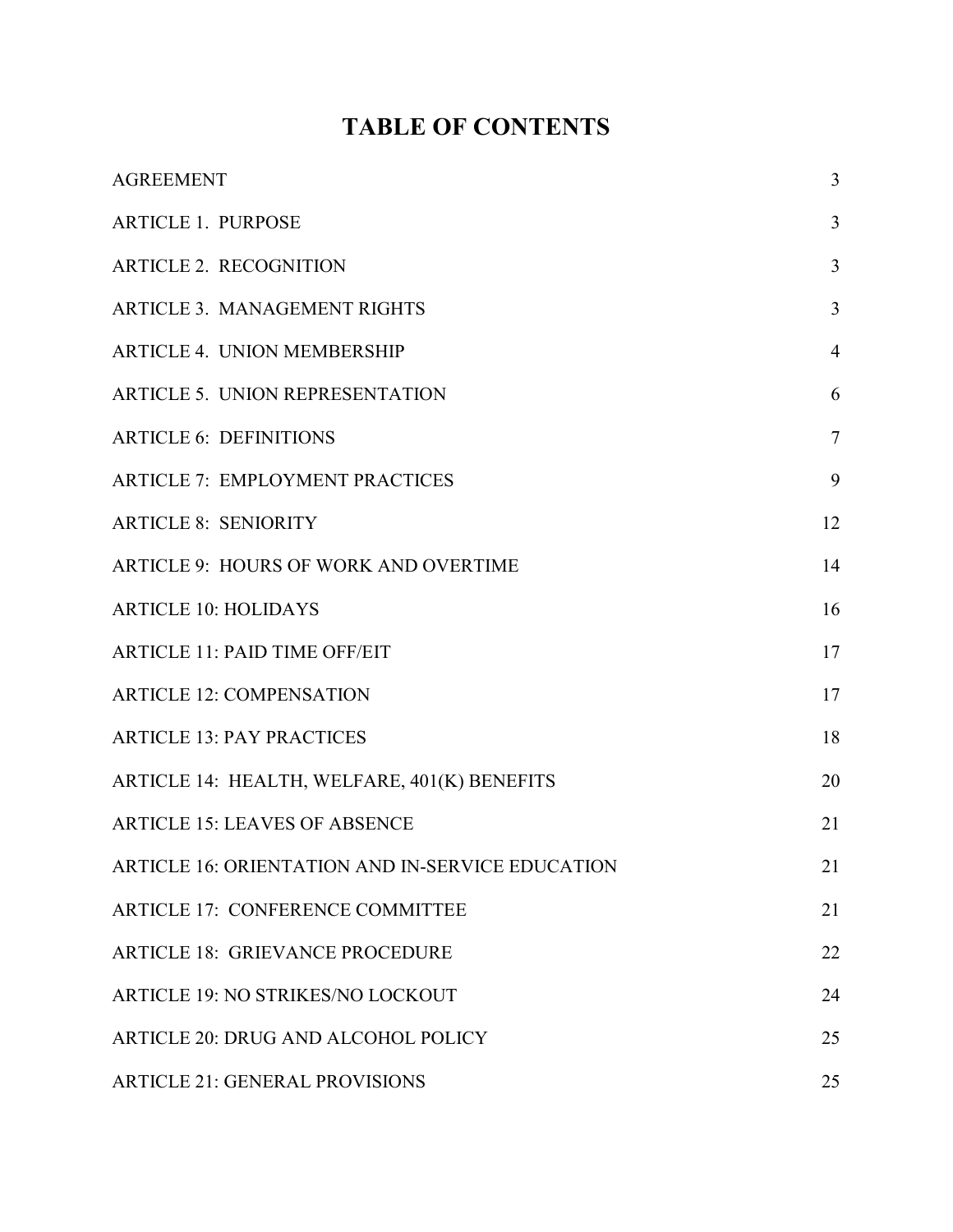### **Update Appendix D – Articles Not Applicable to Clinic LPN to reflect appropriate Article Numbers.**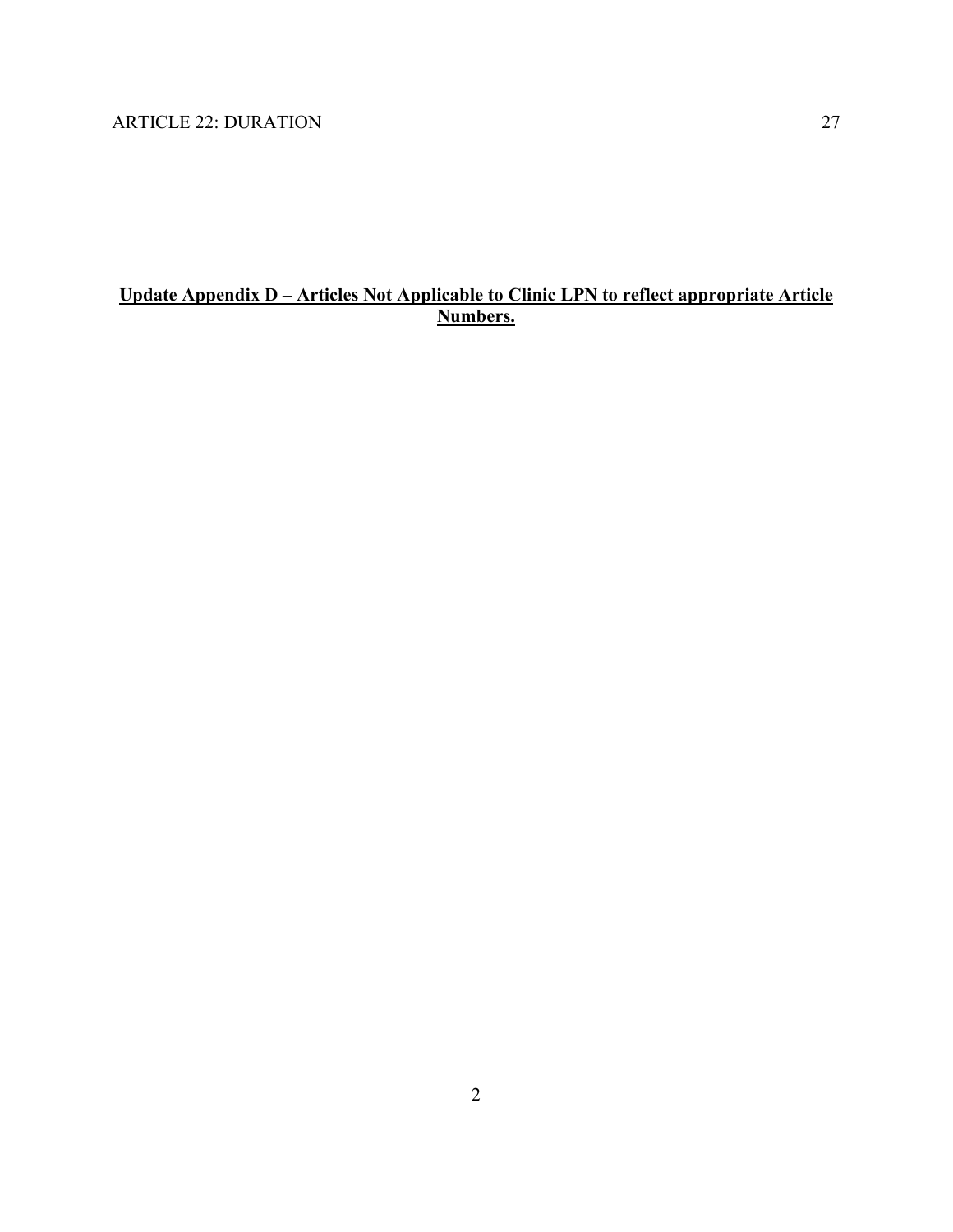#### **AGREEMENT**

<span id="page-4-1"></span><span id="page-4-0"></span>This Agreement is made and entered into by and between Trios Health (hereinafter referred to as "Trios" the "Hospital" or the "Employer") and the Service Employees International Union, Healthcare 1199NW (hereinafter referred to as the "Union").

#### **ARTICLE 1. PURPOSE**

<span id="page-4-2"></span>The purpose of this Agreement is to facilitate the achievement of the mutual goal of providing quality patient care by establishing equitable employment conditions and an orderly system of Employer-Employee relations that will facilitate joint discussions and cooperative solutions to mutual problems by Management and Employees.

#### **ARTICLE 2. RECOGNITION**

**Section 2.1.** The Hospital recognizes the Union as the representative for all Licensed Practical Nurses and Operating Room Technicians, excluding supervisors and all other employees, in accordance with the Department of Labor and Industries, Certification Case No. S.K. 1778, dated October 15, 1975, for the purpose of discussions and agreement with respect to rates of pay, hours of work and working conditions. This agreement includes LPNs employed at TMG Urgent Care-Columbia Center.

**Section 2.2: Successorship.** Ninety (90) days prior to completion of sale, the Hospital shall notify the Union in writing of the name and address of the purchaser. Upon request by the Union, the Hospital and the Union shall meet to discuss the transition and timeline of the sale. The purchaser's obligations with regard to its bargaining obligations with the Union will be determined by applicable federal and state law.

#### **ARTICLE 3. MANAGEMENT RIGHTS**

<span id="page-4-3"></span>**Section 3.1.** Prior to the execution of this Agreement with the Union, the rights of the Employer to manage were limited only by applicable federal and state law. Except as specifically set forth by an express provision of this Agreement, the parties agree the management rights of the Employer have not been limited or abridged by this Agreement. Without in any manner limiting the generality of the foregoing, the parties agree that among the rights of the Employer which are not abridged or limited by this Agreement are the right to discipline and discharge for just cause, determine and redetermine the composition of its work force (including the mix of employees required and the composition of its work force and the mix of employees required and the composition of work teams); to determine the number of employees required and its staffing requirement and criteria; the right to determine and require standards of clinical performance and to determine the competency of employees; to direct employees and to determine job assignments, to determine the working schedules; assign overtime and place employees on stand-by as needed to assure availability in emergency situations in accordance with departmental expectations; to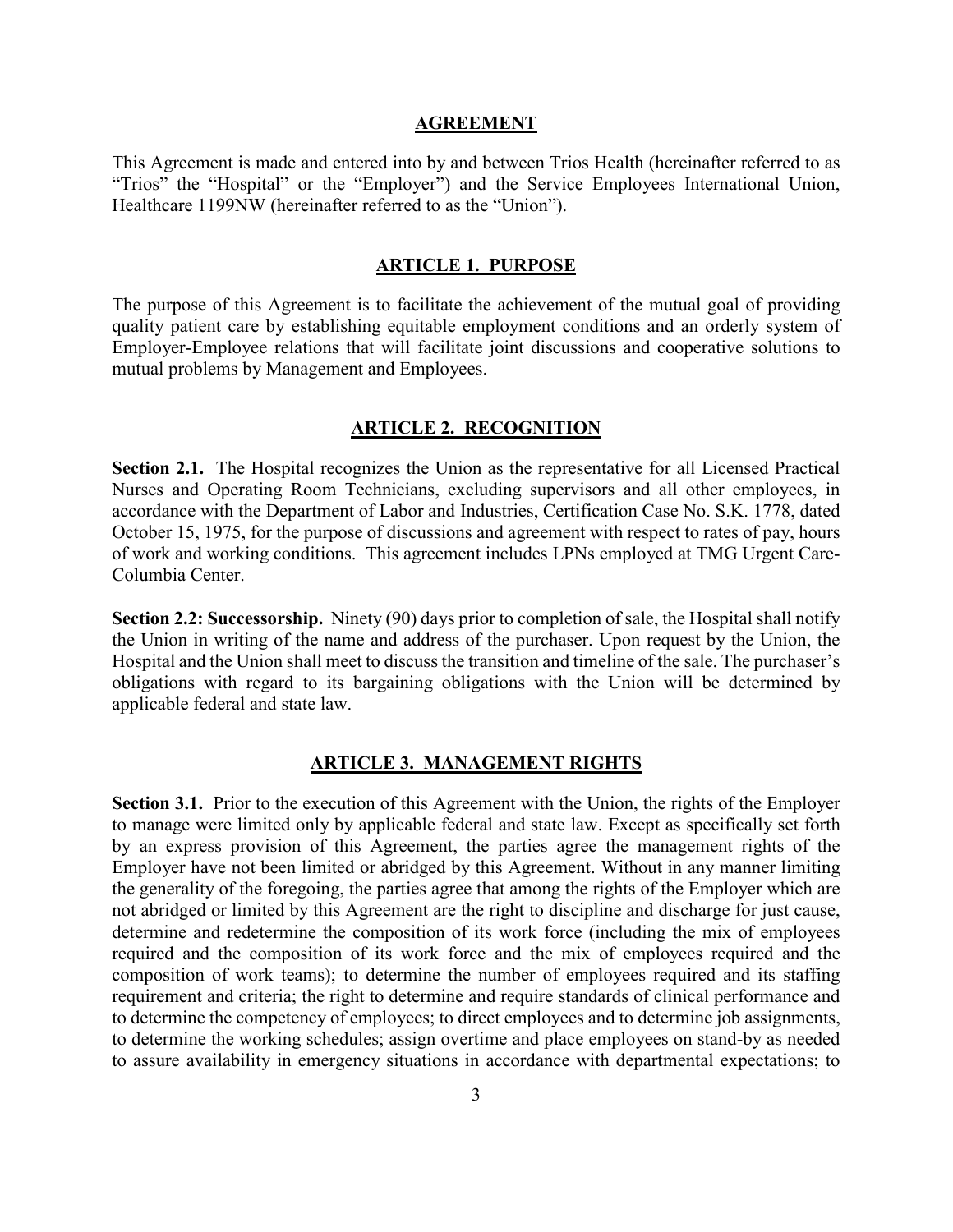determine whether the whole or any part of the operation shall continue to operate and whether and what work will be performed by employees of the Employer who are employed under this Agreement, or assigned to employees outside this bargaining unit (including supervisors); to implement changes in operational methods, procedures, policies and rules; and to determine the kind and location of its facilities and equipment and where its services will be performed. The matters set forth herein shall not be subject to Arbitration.

**Section 3.2.** In the event the Employer decides to subcontract unit work and the contract will reduce the hours available to employees covered by this Agreement, the Employer will give the Union thirty (30) days' advance written notice. During this notice period, the Employer and the Union will meet to negotiate and discuss alternatives to contracting out the work. The use of temporary staffing, such as agency or traveler staffing, will not be construed as contracting unit work.

#### **ARTICLE 4. UNION MEMBERSHIP**

<span id="page-5-0"></span>**Section 4.1: Membership.** Except as specified below, all employees covered by this Agreement, who are members of the Union as of August 8, 2019 shall, as a condition of employment, maintain their membership in good standing in the Union for the duration of this Agreement. It shall be a condition of employment that all employees covered by this Agreement who are hired on or after August 8, 2019 shall, on the thirtieth  $(30<sup>th</sup>)$  calendar day following the beginning of such employment, become and remain members in good standing in the Union. Employees covered by this Agreement who, as of August 8, 2019, are not members of the Union shall not be required to join the Union. In good standing, for purposes of this Agreement, is defined as paying Union dues on a timely basis as are uniformly applied to other members of the union for the class of membership appropriate to employees of the bargaining unit.

**Section 4.1.1: Notice.** Employees who fail to comply with this requirement shall be discharged by the Employer within thirty (30) days after receipt of written notice to the Employer from the Union, unless the employer fulfills the membership obligation set forth in this Agreement.

**Section 4.1.2: Alternative to Membership.** Any employee who is or becomes a member of and adheres to established and traditional tenets or teachings of a bona fide religion, body, or sect which has historically held conscientious objections to joining or financially supporting labor organizations shall not be required to join or financially support the Union as a condition of employment. If the employee has not opted out as part of Section 2, the employee would be required to pay the monthly amount, in the alternative, the employee will be required to pay a monthly amount equal to the Union membership fee to a nonreligious charitable fund exempt from taxation under Section  $501(c)(3)$  of the Internal Revenue Code chosen by the employee. This alternative must be declared in writing by the employee and the employee must provide the Union with a receipt of payment to an appropriate charity on a monthly basis.

**Section 4.1.3:** The Hospital shall make newly hired employees covered by this Agreement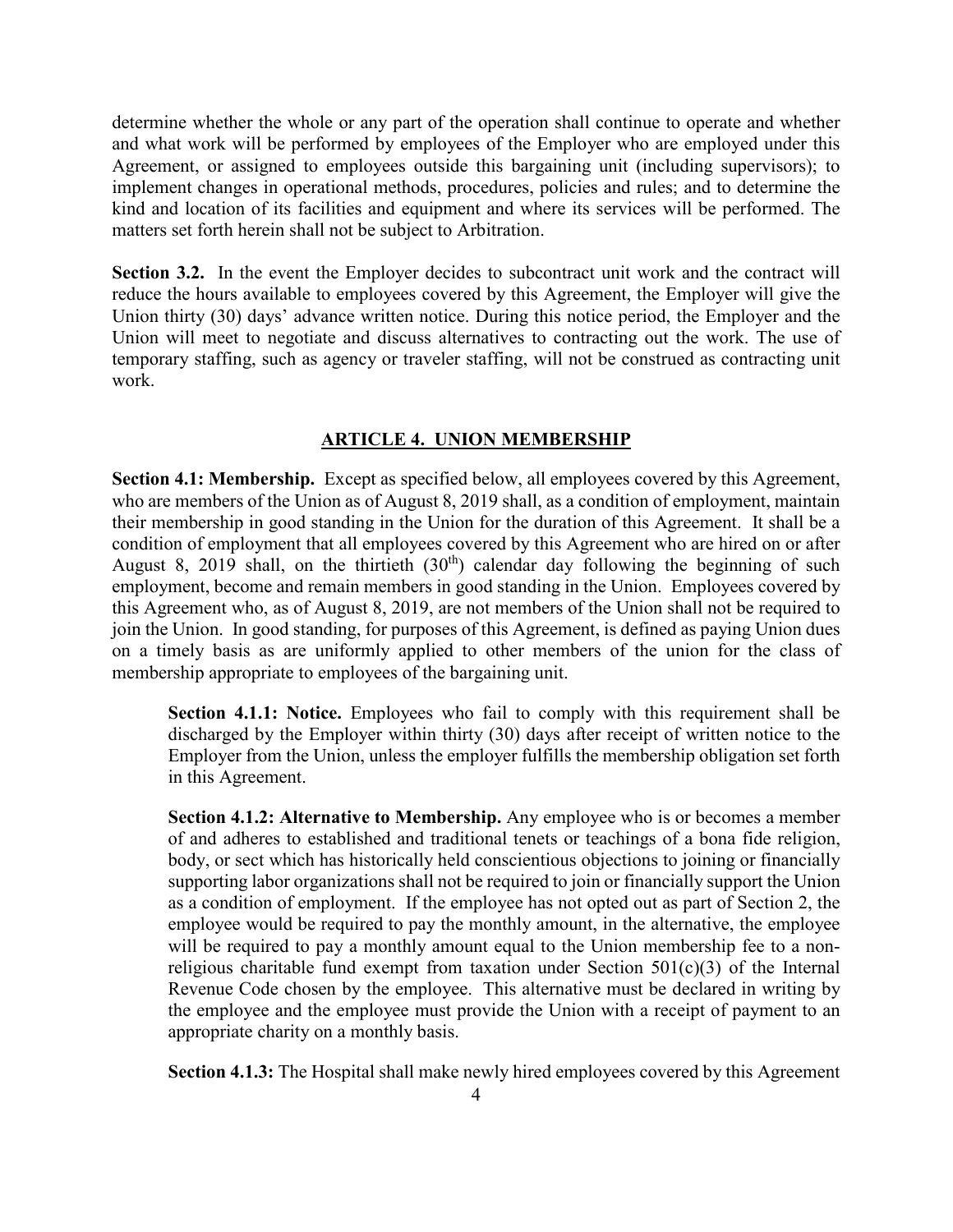aware of the membership conditions of employment at the time of hire.

**Section 4.2: Dues Deduction.** During the term of this Agreement, the Employer shall deduct dues from the pay of each member of the Union who voluntarily executes a wage assignment authorization form. During the term of this Agreement, the Employer shall also make a one-time deduction applicable to the Union's initiation fee from the pay of each member of the Union who voluntarily executes a wage assignment authorization form for that purpose. When filed with the Employer, the authorization form will be honored in accordance with its terms. The amount deducted and a roster of all employees using payroll deduction will be transmitted monthly to the Union by check payable to its order. Upon issuance and transmission of a check to the Union, the Employer's responsibility shall cease with respect to such deductions. The Union and each employee authorizing the assignment of wages for the payment of Union dues and/or initiation fees hereby undertakes to indemnify and hold the Employer harmless from all claims, demands, suits or other forms of liability that may arise against the Employer for or on account of any deduction made from the wages of such employee.

**Section 4.3: Voluntary Political Action Fund Deductions.** The Employer shall deduct the sum specified from the pay of each member of the Union who voluntarily executes a political action contribution authorization form. The amount deducted and a roster of each employee authorizing assignment of wages will be transmitted to the Union. The Union and each employee authorizing the assignment of wages for payment of the voluntary political action contributions hereby undertakes to indemnify and hold the Employer harmless from all claims, demands, suits and other liability that may arise against the Employer for or on account of any deduction made from the wages of such employee.

**Section 4.4: Roster.** Upon the effective date of this Agreement, the Hospital will supply to the Union a roster of employees in the bargaining unit. The list will include names and job classifications. The Hospital will provide a list of new hires upon the request of the Union, but such requests may be made no more often than once a month.

**Section 4.5: Local Unit Chairperson (LUC).** The Union shall have the right to select an LUC from among employees in the bargaining unit. Union business performed by the unit officers, including the investigation of grievances, will be conducted during nonworking hours (e.g., coffee breaks, lunch periods, and before and after shift). The LUC or designee will be allowed one half hour on her or his own time at a time mutually agreed upon between the LUC and the Director of Human Resources for the purpose of introducing the Union contract to new employees. This will normally occur within two weeks of the hire date of new employees. The Human Resources Department shall timely notify the LUC of each new hire. The Union shall provide a current list including the LUC and committee members after the effective date of this Agreement and on the date of any changes. The LUC shall be given reasonable release time without pay if necessary to adjust grievances.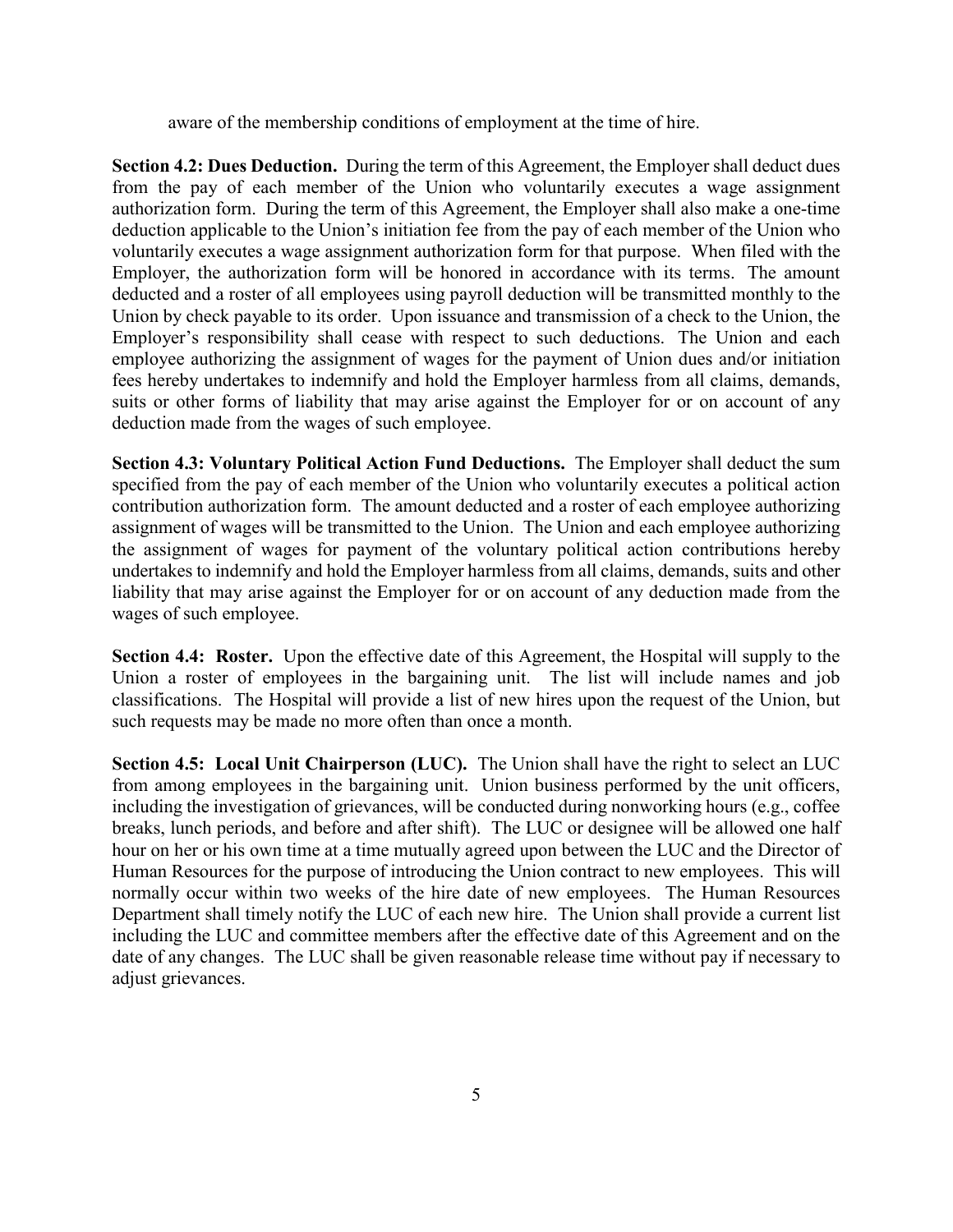#### **ARTICLE 5. UNION REPRESENTATION**

<span id="page-7-0"></span>**Section 5.1: Access to Premises.** A duly authorized representative of the Union, after notifying the Director of Human Resources or his/her designee, may visit the work location of employees covered by this Agreement for the purpose of investigating grievances and investigating conditions existing on the job. Such representatives shall limit their activities during an investigation to matters relating to this Agreement and not interfere with the requirements of patient care.

**Section 5.2: Meeting Rooms and Working Areas.** Employees and the Union shall be permitted to use Hospital meeting room facilities for meetings of the Union, with or without their Union staff present, provided sufficient advance request for meeting room facilities is made to the Director of Human Resources or his/her designee and space is available. The employees and Union agree to abide by all Hospital established policies and procedures for meeting room use.

**Section 5.3: Solicitation and Distribution.** Union Representatives and bargaining unit employees shall be subject to the Hospital's No-Solicitation and Distribution of Literature policies published by the Hospital and having general applicability to all employees of the Hospital so long as the policies do not conflict with any section of this Agreement and are not in violation of the National Labor Relations Act.

**Section 5.4: Bargaining Unit Representatives.** The Union shall select) two (2) employees from different areas and positions within the bargaining unit to function as Bargaining Unit Representatives. The bargaining unit representatives shall not be recognized by the Hospital until the Union has given the Hospital written notice of the selection and their scope of authority. Unless otherwise agreed to by the Hospital, the investigation of grievances and other Union business shall be conducted only during non-working times, and shall not interfere with the work of other employees.

**Section 5.5: Bulletin Boards.** The Hospital will provide bulletin board in designated areas and break rooms/lounges for the Union's use in posting of materials related to Union business. Any materials posted must be dated and signed by the Union representative responsible for the posting and a copy of the material being posted will be provided to the Hospital's Human Resources Director or designee, prior to posting. No material which contains personal attacks upon any other member or any other employee including a member of management will be posted.

**Section 5.6: Contract and Job Description.** The Hospital will give each newly hired bargaining unit employee a copy of this Agreement and the employee's job description. The Union will provide copies of the Agreement to the Hospital. Additional copies of this Agreement provided by the Union shall be available in the Human Resources Department. The Hospital will provide employees with new job descriptions as current job descriptions are updated and changed.

**Section 5.7: Negotiations.** Upon providing adequate written notification to the Hospital, and subject to patient care requirements and the needs of the employee's department as determined by the employee's department director or supervisor, negotiating team members will be given unpaid release time for joint contract negotiations with the Hospital. The Hospital will every reasonable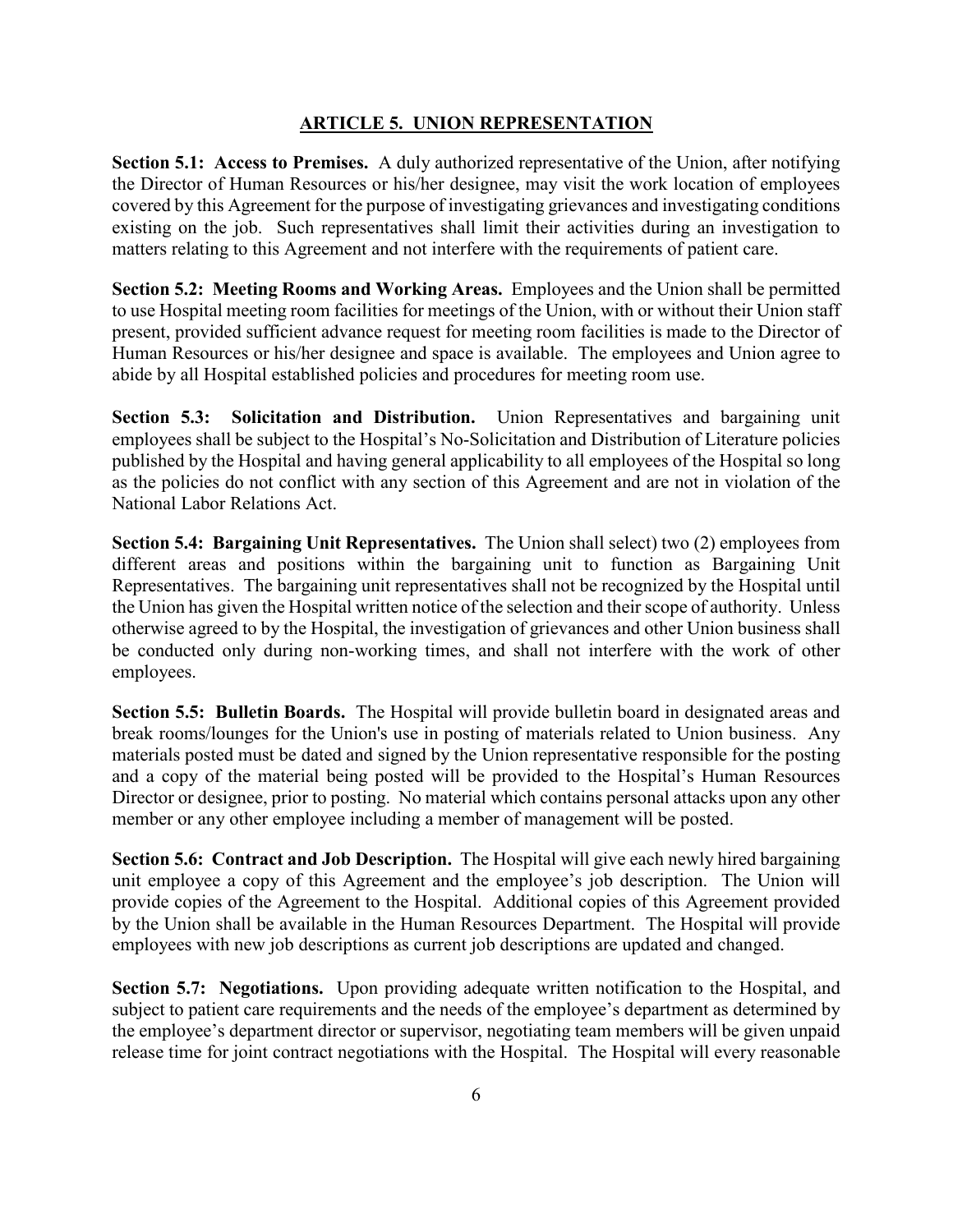effort to provide release time for up to two (2) bargaining unit employees for the purpose of negotiations of the Agreement, but the employees cannot be selected from the same department and shift.

**Section 5.8: Orientation.** A Steward, Delegate or designee who has been designated to the Employer in writing, will be allowed up to thirty (30) minutes on released unpaid time, at a designated time at the conclusion of new hire orientation to introduce any new employees in this bargaining unit to the Union and the Union contract. New employees will not be compensated at this Union orientation period. The Employer will provide the Union with a schedule of new employee orientations upon request, but not more often than quarterly. The Employer will provide a list to the Union via electronic mail of new bargaining unit employees (including their name, job classification and department) before orientation. The list will be provided no later than noon on the Friday before the next week's orientation.

#### **ARTICLE 6: DEFINITIONS**

<span id="page-8-0"></span>**Regular Full-Time Employee.** A regular full-time employee is an employee who is scheduled to work a minimum of seventy-two (72) hours per fourteen (14) day pay period on a regularly scheduled basis. However, for health and welfare benefits purposes, full-time benefits will be offered to employees who are regularly scheduled to work a minimum of sixty (60) hours per fourteen (14) day pay period.

**Regular Part-Time Employee.** A regular part-time employee is an employee who is scheduled to work less than seventy-two (72) hours per fourteen (14) day pay period on a regularly scheduled basis. However, for health and welfare benefits purposes, part-time benefits will be offered to employees who are regularly scheduled to work a minimum of forty (40) hours per fourteen (14) day pay period.

**PRN (Per Diem) Employees.** A non-regularly scheduled employee who works as needed during any period when the Hospital needs to schedule additional work to be done, as follows: when a temporarily augmented workforce is needed, when an emergency exists, and/or when needed to cover a regularly scheduled employee's PTO, leave of absence and any other absenteeism. PRN employees include employees scheduled on a "call in" basis.

PRN employees when called shall work at least four (4) shifts per month and be willing to work two shifts from the needs list and be willing to work two shifts of the three scheduled shifts per 24-hour period and be available to work at least one entire weekend or two weekend day/evening/nights shifts per month. In addition, PRN employees shall be available to work two holidays per year, one of which will be New Year's Day, Thanksgiving Day, or Christmas Day. A PRN employee who does not comply with these requirements will be dismissed from employment.

Regular full-time or regular part-time employees who change to PRN status and subsequently return to regular full-time or regular part-time status without a break in employment shall have previously accrued bargaining unit seniority restored. Any employee who accepts a non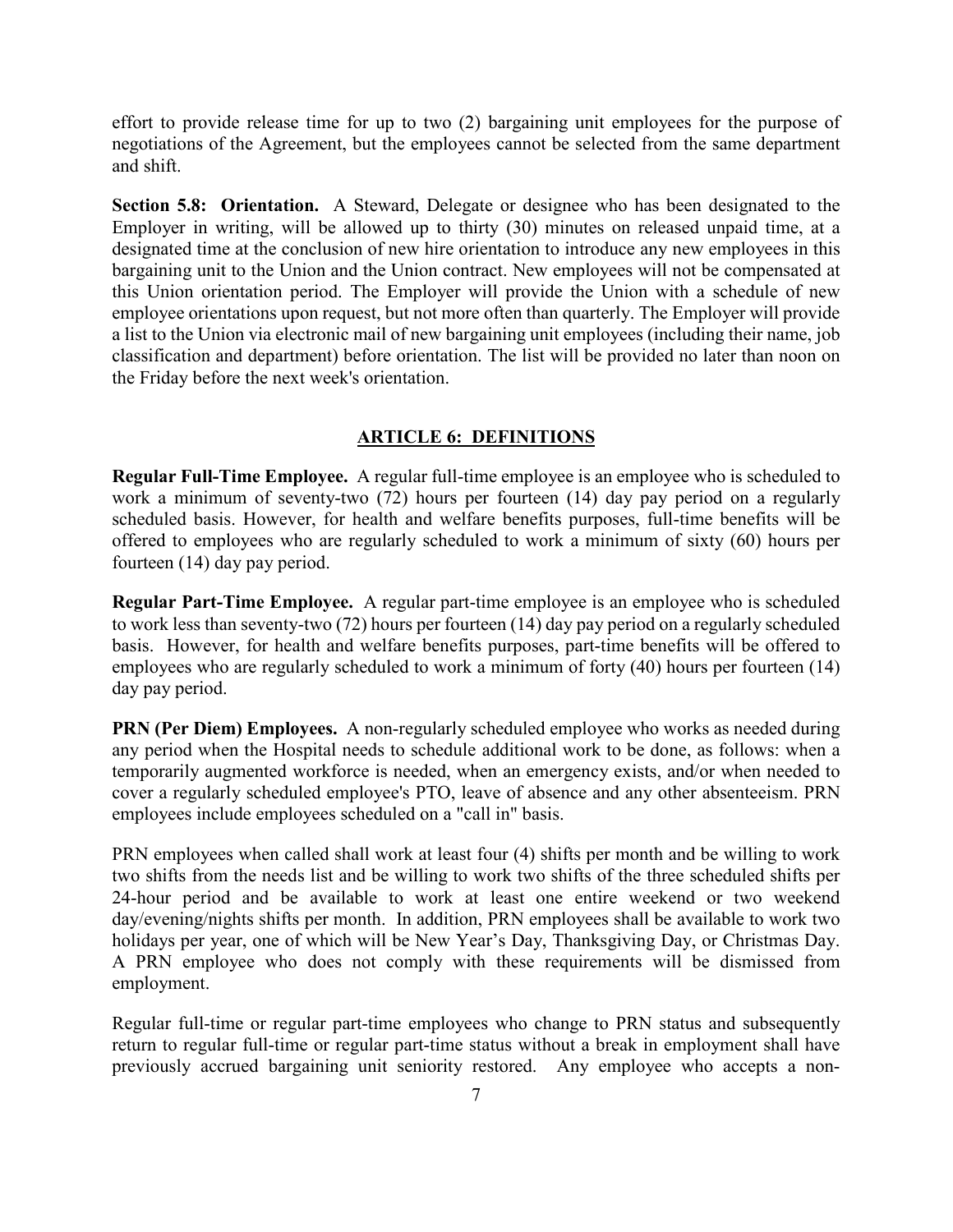bargaining unit position and subsequently returns to his/her former bargaining unit position shall have previously accrued bargaining unit seniority restored. If an employee is terminated but is reemployed within ninety (90) days, the Hospital will credit the employee with the prior hospital seniority date. An employee on unpaid leave of absence will not have his/her seniority date adjusted for unpaid leaves of less than 90 days. Bargaining unit seniority shall be lost upon termination of employment, and shall not be restored upon re-employment.

**Temporary Employee.** A temporary employee is an employee who is hired as an interim replacement or to fill a temporary full-time or part-time need, not exceeding ninety (90) days, except that a temporary employee may be hired for up to six (6) months if replacing an employee on a leave of absence. Temporary Employees are not covered by this Agreement. Temporary employees shall not accrue seniority nor are they eligible for any other benefits provided for in this Agreement. Temporary employees whose status is changed to full-time, part-time or PRN shall be treated as newly employed employee and shall be subject to the required probationary period. Upon completion of the probationary period, seniority shall begin as of the date the employee changed to full-time or part-time status.

**Traveler.** A Traveler is an employee who is placed on assignment by a contract agency for a period of time usually not to exceed 13 weeks, subject to renewal as needed. Travelers are not covered by this Agreement.

**Probationary Employee.** All employees hired after the effective date of this Agreement shall be considered as probationary employees until they have worked for the Hospital for ninety (90) calendar days. The probationary period may be extended in writing at the discretion of the Hospital for up to an additional ninety (90) day period. There shall be no obligation on the part of the Hospital to extend any employee's probationary period. Probationary employees have no seniority status and may be disciplined or discharged with or without cause and shall have no recourse to the grievance procedure. At the completion of the probationary period, seniority shall date from the initial date of most recent employment at the Hospital as an employee. Hospital employees transferred into the bargaining unit will be given full credit for past service with the Hospital for the purposes of calculation of benefit entitlement, unless the employee has had a break in service of more than ninety (90) days. Full-time or part-time employees who change to PRN status and then return to full-time or part-time status shall not be subject to a probationary period. Employees subject to an extended probationary period may access accrued PTO after ninety (90) days of employment.

**Preceptor.** A preceptor is defined as an employee assigned to skills training on the unit, one to one. Designated preceptors will be paid according to Section 13.7.

**Base Rate of Pay.** As used in this Agreement, the term base rate shall be defined as an employee's straight time hourly rate, exclusive of any shift differential or other premiums.

**Normal Rate of Pay.** The normal rate of pay shall be defined to include the employee's hourly wage rate, shift differential when the employee is scheduled to work all evening or night shifts and the wage premium paid to employees for currently held certifications identified in Section 13.1.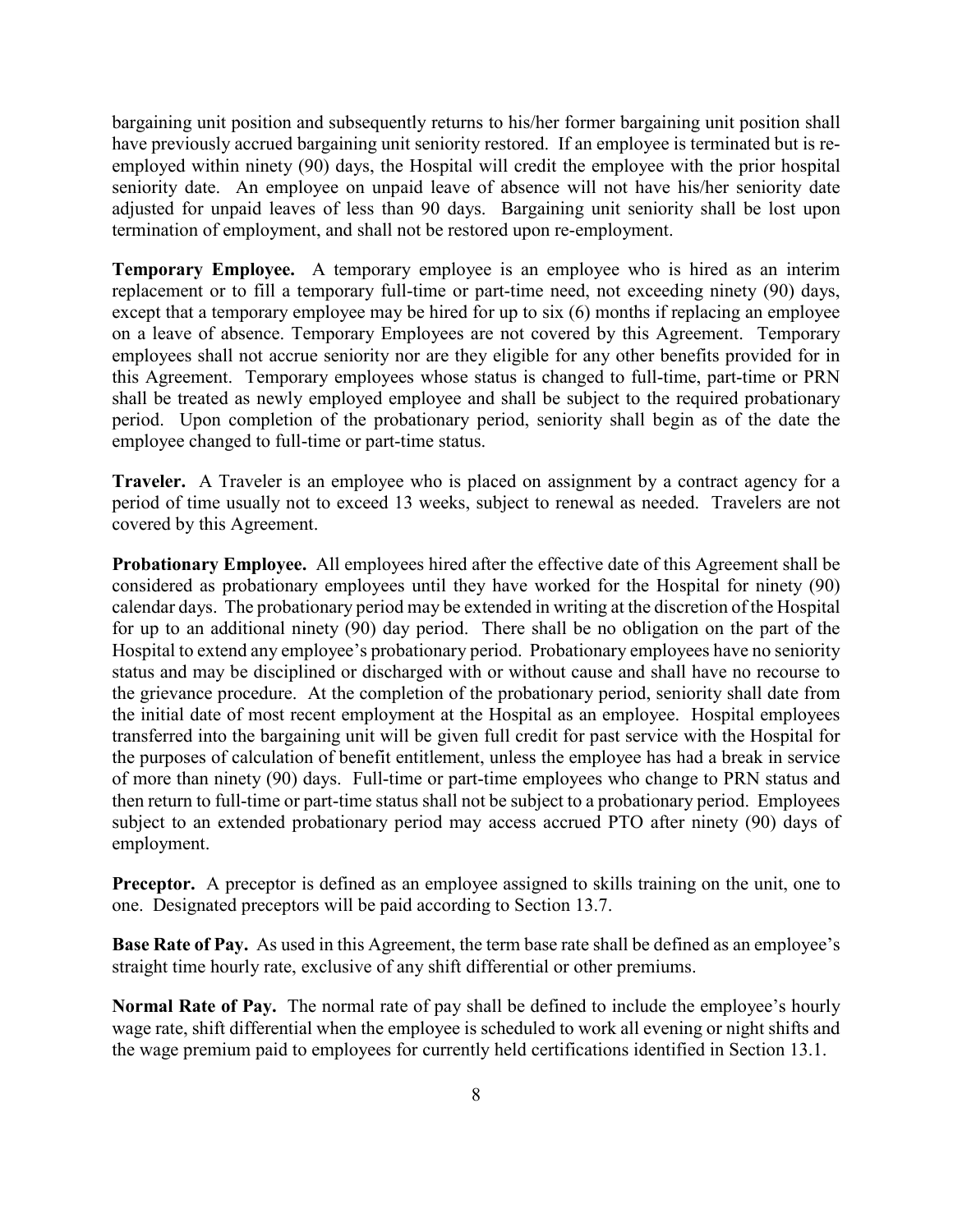**Seniority and Benefit Accrual During Time Off.** Paid time off and low census time off shall be regarded as time worked only for purposes of bargaining unit seniority, and regular full-time and part-time employees' PTO accrual.

#### **ARTICLE 7: EMPLOYMENT PRACTICES**

<span id="page-10-0"></span>**Section 7.1: Equal Opportunity.** The Employer and the Union agree that conditions of employment shall be consistent with applicable laws regarding nondiscrimination in employment.

**Section 7.2: Notice of Resignation.** Employees who have completed the probationary period shall give thirty (30) days written notice of intended resignation where practicable, but in all cases shall be required to give at least twenty-one (21) days written notice of resignation. Failure to give the required notice shall result in the employee being deemed not eligible for re-hire and forfeiture of any available PTO; however at the Employer's sole discretion consideration may be given to extenuating circumstances that make such notice requirements impossible. PTO may not be used by the employee during this twenty-one (21) day period except as required by law. EIT will be available during this twenty-one (21) day period only upon the employee's presentation to the Hospital of proof of illness in a manner satisfactory to the Hospital.

**Section 7.3: Discipline and Discharge.** The Hospital may suspend, discharge or otherwise discipline employees for just cause. A copy of all written disciplinary actions shall be given to the employee. Employees shall be required to sign the written disciplinary action for the purpose of acknowledging receipt thereof. An employee may request the attendance of a Union representative during any investigatory meeting which may lead to disciplinary action. Any discipline by the Hospital of a non-probationary employee will be subject to the grievance and arbitration provisions of this Agreement.

**Section 7.4: Evaluations.** The Hospital will maintain a performance evaluation program to measure the employee's job performance. Employees shall normally receive a written evaluation prior to the end of the probationary period and annually thereafter. Employees shall sign the evaluation to indicate that they have seen the document.

**Section 7.5: Personnel File.** During the course of their employment, employees will be allowed access to their personnel files under supervision in the Human Resources Department. Absent unusual circumstances, such access will be provided within twenty-four (24) hours after a request for access has been received in the Human Resources Department. Employees will not be allowed to remove or alter documents from their personnel file. Human Resources will provide copies of documents from an employee's file upon written request. Copies will be available within five (5) business days after a written request has been received in the Human Resources Department. On an annual basis, employees shall have the right to comment on disciplinary actions and performance evaluations and to have such comments included in the personnel file. All newly hired employees shall receive written notification from the Hospital identifying their position, assigned department, FTE status, and rate of pay. A copy of this notice shall be placed in the employee's personnel file.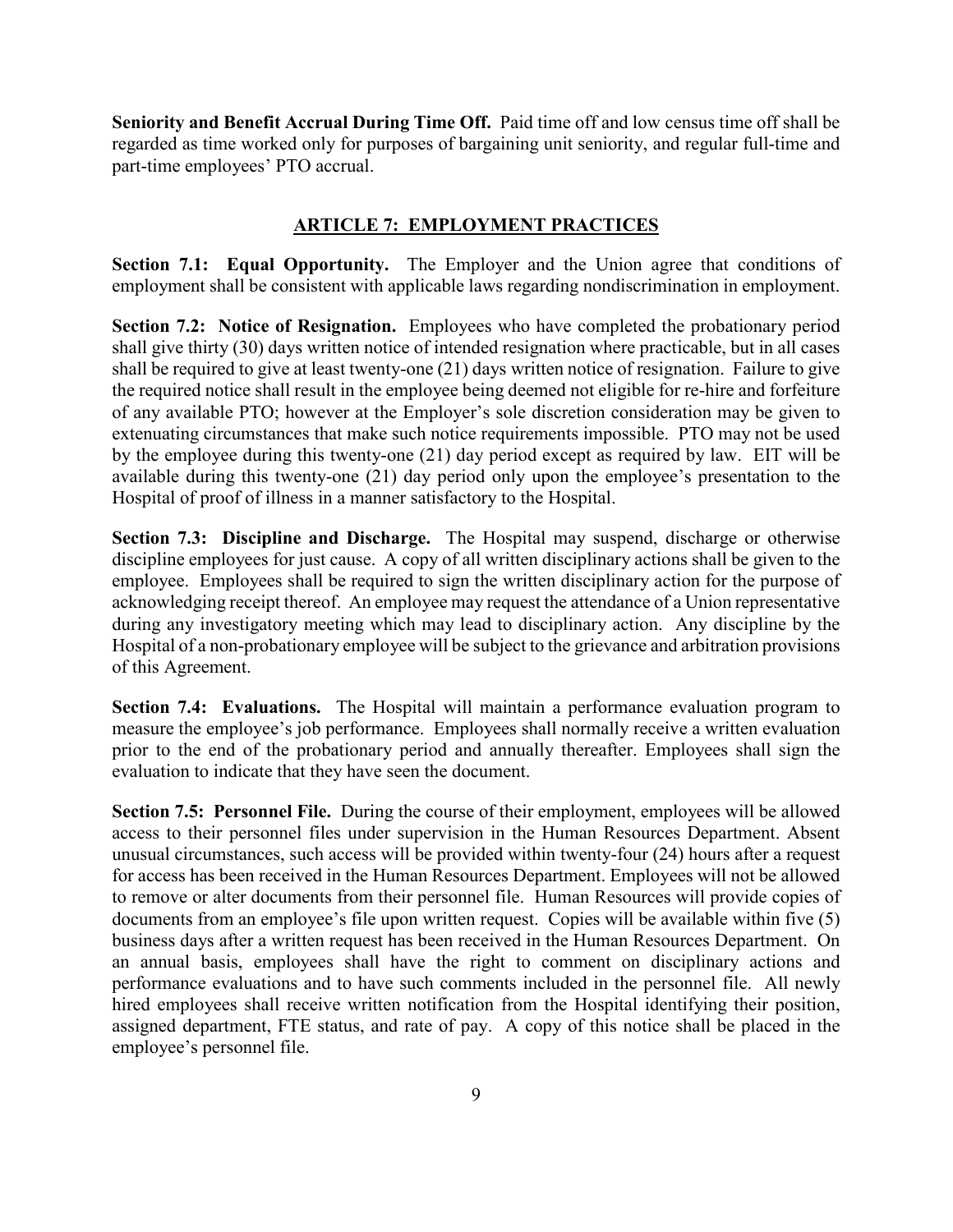**Section 7.6: Travel.** An employee who in accordance with hospital policy and as part of his/her assigned duties accompanies a patient traveling by ambulance or helicopter shall be considered to be in the employ of the Hospital. Under these circumstances, the Hospital will be responsible for approving and providing travel arrangements for the employee's return to the Hospital.

**Section 7.7: Job Assignments and Floating.** To meet daily patient care needs, performing additional duties as assigned, changing job assignments and/or floating will be the responsibility of all employees. The Hospital retains the right to change daily work assignments to meet patient care needs. Employees will be expected to perform all functions as assigned but will not be required to perform tasks or procedures for which they are not qualified or trained to perform.

LPN's who float outside of Family Birthing/Special Care Nursery and take a full patient assignment in lieu of a Registered Nurse will be paid an additional \$2.00 an hour.

**Section 7.8: Reduced Workload/Low Census Days.** Low census is defined as a decline in patient care requirements or workload in a particular department resulting in a temporary staff decrease and/or department/unit closure on a non-designated Employer holiday. Prior to implementing the low census procedure within a job classification, the Employer will request volunteers to float to other areas of the Hospital if the need exists. During temporary periods of low census, the Employer will first ask for volunteers within the job classification to take time off before determining and implementing the reduced staffing schedule required. In the event there are no volunteers, the Employer will rotate low census equitably with the objective of assigning low census to the employee with the least number of low- census hours taken per shift subject to availability. The Employer reserves the right to adjust the order of mandatory low-census based on the Employer's assessment as to operational and patient care needs and staffing requirements of the department.

During temporary periods of mandatory low census, employees within a job classification in a department and on a shift will be released from work in the following order, providing skills, competence, and ability are considered substantially equal as determined by the Employer:

- 1. Volunteers
- 2. Agency and other temporary employees;
- 3. Employees scheduled to work extra shifts above their FTE;
- 4. Regular full-time and part-time employees (including probationary employees).

A low census tracking system will be made available on each unit/department. Staff are responsible for recording their mandatory low census hours on the hospital and payroll records. Staff may on occasion ask co-worker or their manager to record such data on the unit/department record if they are unable to; however it is the employee's responsibility to make sure the information is up-to-date and accurate.

Mandatory low census means an Employer-initiated request. The maximum number of mandatory low census hours is one hundred and fifty six (156) hours. If an employee refuses to work in any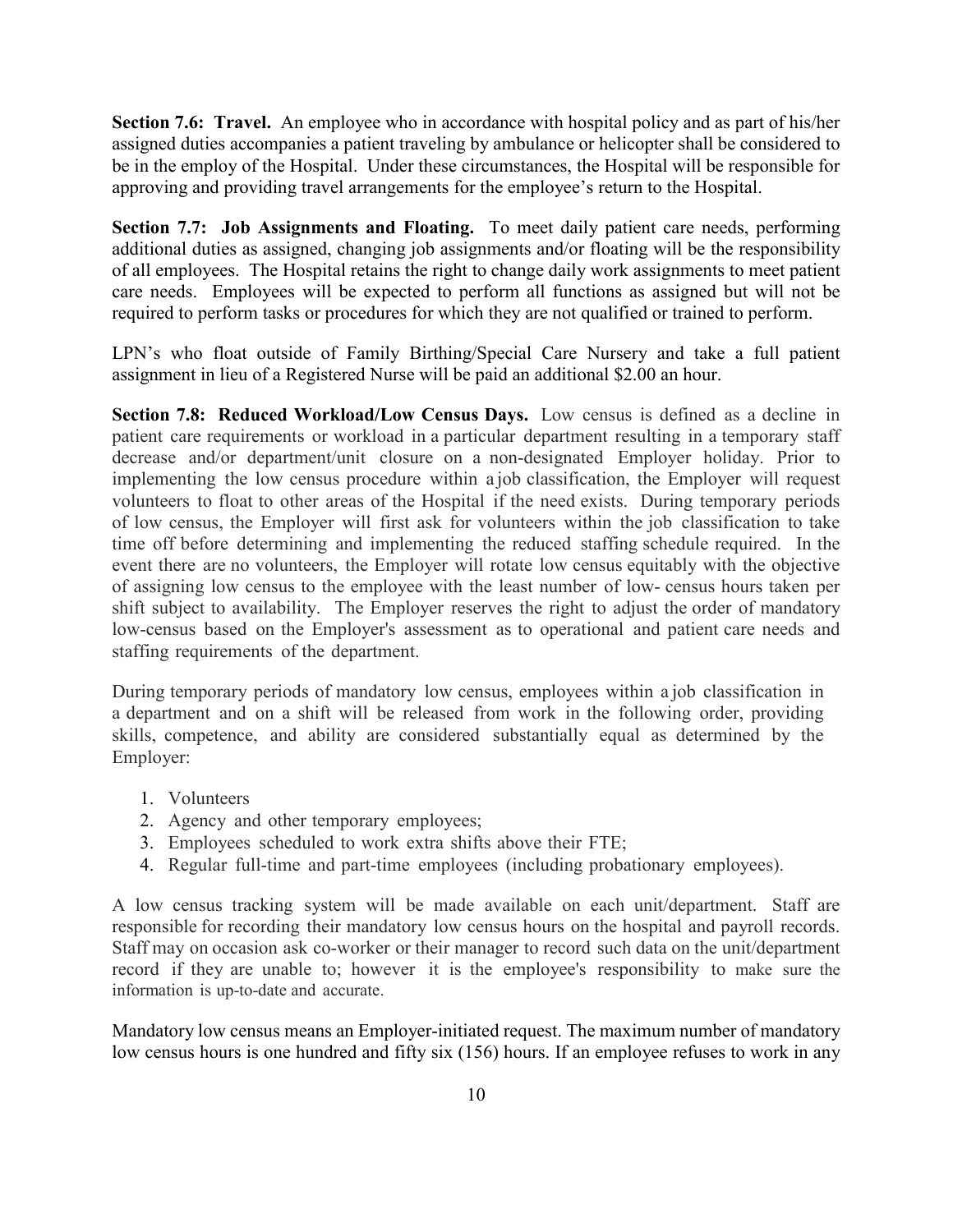unit in which he or she has experience or competency, it will be counted as voluntary low census unless the employee is placed on standby. Voluntary low census is also designated as an employee initiated request.

Any employee may voluntarily take low census at any time when low census is required by the Employer, subject to the provisions set forth below. Voluntary low census will not be counted toward the total low census hours. An employee choosing to take voluntary low census after 156 hours will receive no additional compensation by the employer except for the opportunity to use accrued PTO if the employee so chooses.

**Section 7.8.1: Special Provisions for Low Census.** An employee's request for voluntary low census is subject to the Employer's determination as to its needs relating to patient care based on the employee's skills and abilities. If a regular employee requests voluntary low census, this request will be honored before Section 8 is invoked. Employees working in the department of Surgical Services may be required to take more than 156 involuntary lowcensus hours, and therefore involuntary low-census hours will be calculated as follows: Any callback hours will be added to their regular worked hours prior to any compilation of involuntary low-census hours.

Regular hours and callback hours constitute the number of worked hours per pay period; then mandatory low-census hours will be calculated beyond that.

**Section 7.9: Job Openings.** Notice of vacant bargaining unit positions will be posted on the Hospital's central bulletin board and available for viewing and applying over the internet (both external and internal only positions), for ninety-six (96) hours prior to filling. Job postings shall include scheduled hours, the shift hours (days, evenings, day/night flex and expected amount of scheduled hours), expected weekend work requirements, department and brief description of the work. This includes any regularly scheduled position in a particular unit that for the preceding four months has been staffed by Per Diem employees and that the Employer desires to continue to staff. When consistent with Hospital policy, Trios will post openings in supervisory positions so that employees in the bargaining unit may make their interest in such positions known to management. Requests for promotion, shift assignment, and lateral transfer should be submitted in writing, in advance to the Director for positions that may subsequently become vacant. Hospital Supervisors may apply for bargaining unit positions and be considered after all qualified applicants from the bargaining unit.

Preferable staffing patterns will be offered to current staff based on seniority, subject to skill, ability and competency. Preferable staffing patterns will be defined as predictable, repetitive schedules.

**Section 7.10: Transfers.** Employees transferring to a new unit (or functional area as defined by the Hospital) shall be subject to a ninety (90) day period for performance review. This ninety (90) day period of performance review may be extended in writing by mutual consent. During this performance review period, the Employer will notify the employee in writing of any deficiencies in performance. If the employee fails to meet standards of performance as determined by the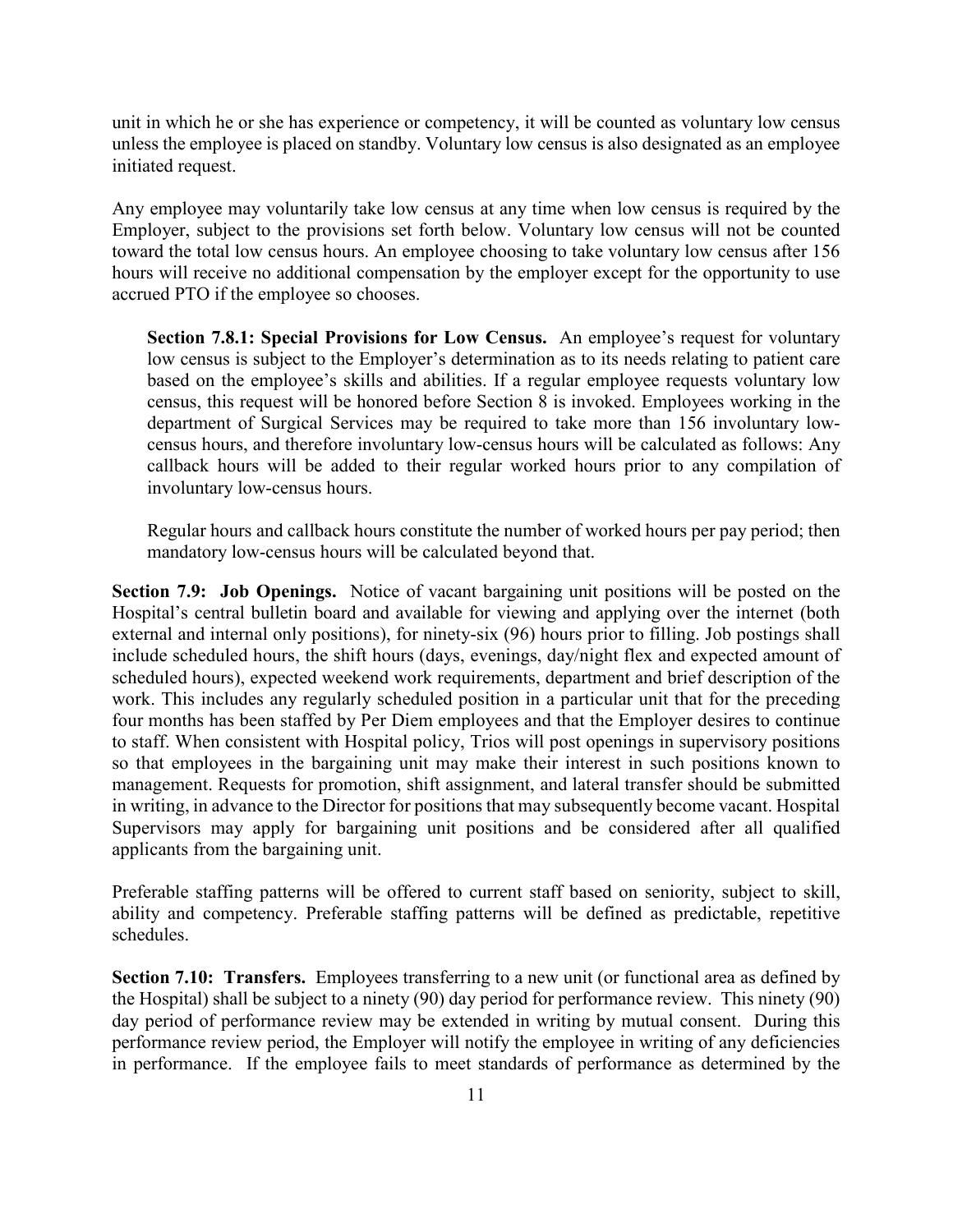<span id="page-13-0"></span>Employer, the employee shall be returned to the employee's prior position if that position continues to be vacant. If the position has been filled, prior to being subject to layoff, the Employer will review other potential job opportunities with the employee.

#### **ARTICLE 8: SENIORITY**

**Section 8.1: Definition.** Seniority is defined as a full-time or part-time employee's continuous length of service as a registered employee with the Hospital from that employee's most recent date of hire into the bargaining unit. Seniority shall not apply to an employee until completion of the required probationary period. Upon satisfactory completion of this probationary period, the employee shall be credited with seniority from his/her most recent date of hire.

Benefits accrual will be determined based on an employee's hospital seniority regardless of job classification. An employee's bargaining unit seniority will be used for purposes of layoff, recall and vacation bidding.

Regular full-time or regular part-time employees who change to PRN status and subsequently return to regular full-time or regular part-time status without a break in employment shall have previously accrued bargaining unit seniority restored. Any employee who accepts a nonbargaining unit position and subsequently returns to his/her former bargaining unit position shall have previously accrued bargaining unit seniority restored. If an employee is terminated but is reemployed within ninety (90) days, the Hospital will credit the employee with the prior hospital seniority date. An employee on unpaid leave of absence will not have his/her seniority date adjusted for unpaid leaves of less than 90 days. Bargaining unit seniority shall be lost upon termination of employment, and shall not be restored upon re-employment. Employees who are reemployed within thirty (30) days shall be entitled to the previous benefit accrual level and placement at no less than the same step in the salary schedule that the employee had achieved at the time of termination.

**Section 8.2: Termination of Seniority.** Seniority shall terminate upon cessation of the employment relationship; for example, discharge, resignation, retirement, refusal to accept a comparable job opening (same shift and FTE) offered by the Hospital while on the recall list, failure to comply with specified recall procedures, failure to return from a leave of absence or after twelve (12) consecutive months of layoff.

**Section 8.3: Seniority Roster.** The Hospital will maintain a seniority roster which will be available at the Human Resources Department.

**Section 8.4: Seniority and Reduction-in-Force.** Seniority will be given significant consideration in reductions in force and recalls from reductions in force when such factors as skill, competence, and ability are substantially equal. Such factors will be related to job criteria and will be applied in a fair and reasonable manner. The Hospital shall determine the qualifications and competence of the employee.

**Section 8.5: Reduction-in-Force Procedure.** The Hospital will endeavor to notify the Union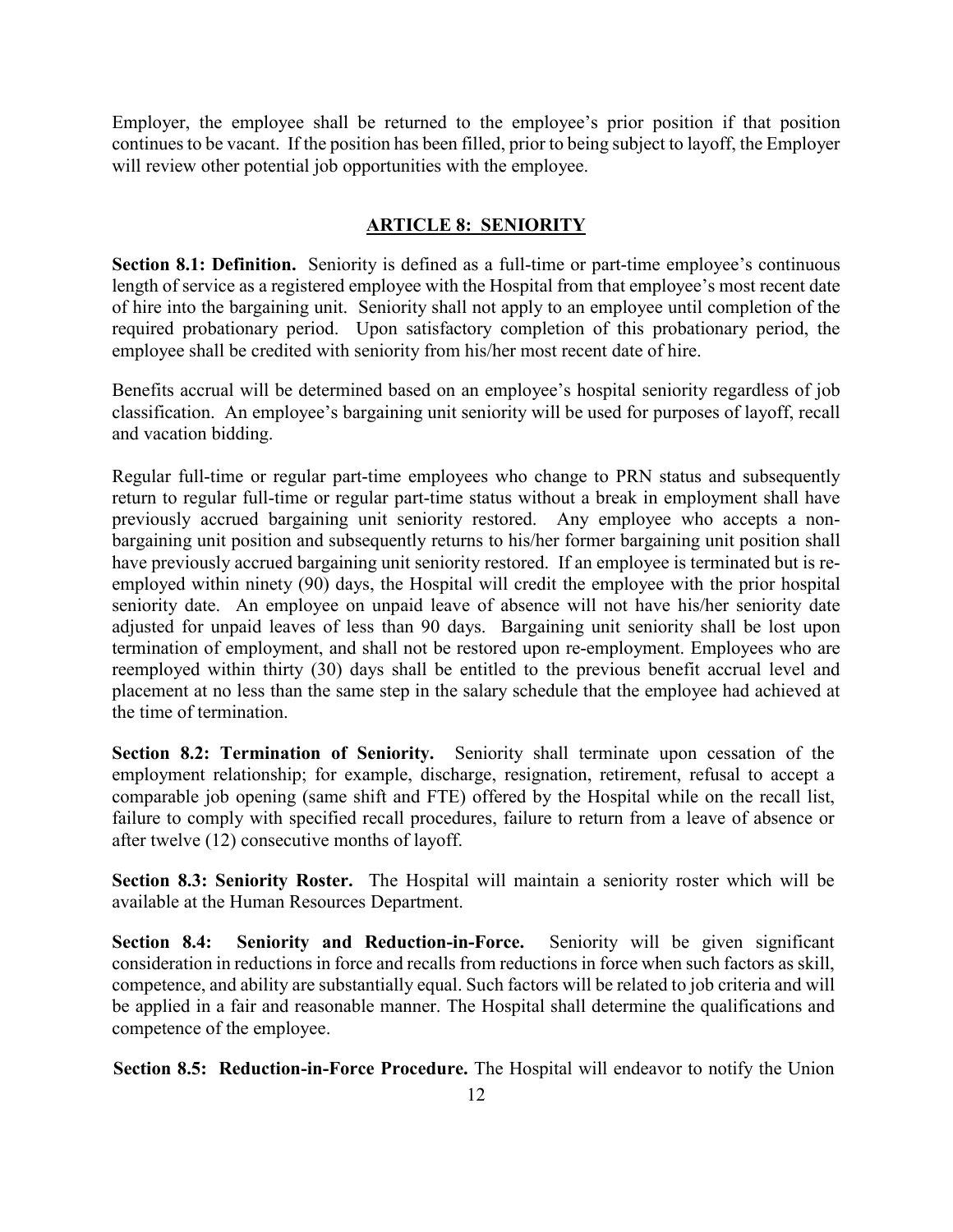fourteen (14) days prior to implementing a reduction in force. Representatives of the Union and the Hospital will meet to discuss alternatives. In the event of such a reduction in force other than for low census, the Hospital will endeavor to notify employees involved fourteen (14) days before the impending reduction in force. The Hospital shall give every consideration to reassigning or reorienting employees to different departments. The following order of reduction in force will be followed subject to the qualifications set forth in this Article:

- a. Agency/Temporary
- b. Probationary employee and
- c. Regularly scheduled employees by seniority.

The above order of reduction in force does not require the release of a probationary employee from duty in a particular unit where his or her special qualifications are required for proper staffing of that unit as determined by the Hospital.

**Section 8.6: Reinstatement Roster.** Upon reduction in force, such employees will be placed on a reinstatement roster for 12 months from the date of the commencement of the reduction in force. An employee will be removed from the roster upon accepting permanent employment with another employer, upon refusal to accept recall to a comparable position, or at the end of the 12 months. Employees will not accrue seniority while on reduction-in-force status but will retain seniority and accrued unused EIT benefits as per the policy to the date of the commencement of the reduction in force. Such benefits will be held on the books for 12 months.

**Section 8.7: Recall Procedure.** When a vacancy is to be filled from the reinstatement roster, the order of reinstatement will be in the reverse order of layoff, if skill, competency, and ability are considered equal as determined by the Hospital. Employees will be considered eligible for recall to their position, shift, and unit assignment at the commencement of the reduction in force for up to 12 months. Upon reinstatement, the employee will commence to accrue seniority and will have previously accrued but unused benefits and seniority restored. This section will not apply to employees on probationary status. It is the employee's responsibility to keep the Hospital informed as to current address and telephone number. New employees will not be hired until qualified employees who are on layoff have been recalled or have refused recall.

**Section 8.8: Reallocation of Staff.** Reallocation of staff may occur when a unit changes clinical focus, when two or more units merge, or when an existing unit is split. The Employer will determine the number of full-time and part-time positions (budgeted hours) by shift required for the new or restructured unit. A listing of positions for each shift of the new/restructured unit, including any qualification requirements, shall be posted on the unit for at least fourteen (14) days. At the end of the fourteen (14) days employees will select their desired position. Based on seniority, employees will be assigned their selected positions providing skills, competence, qualifications and experience are considered equal in the opinion of the Employer. Employees who are not assigned a comparable position (same shift and budgeted hours) in the new or restructured unit shall be eligible for the layoff/reassignment procedure.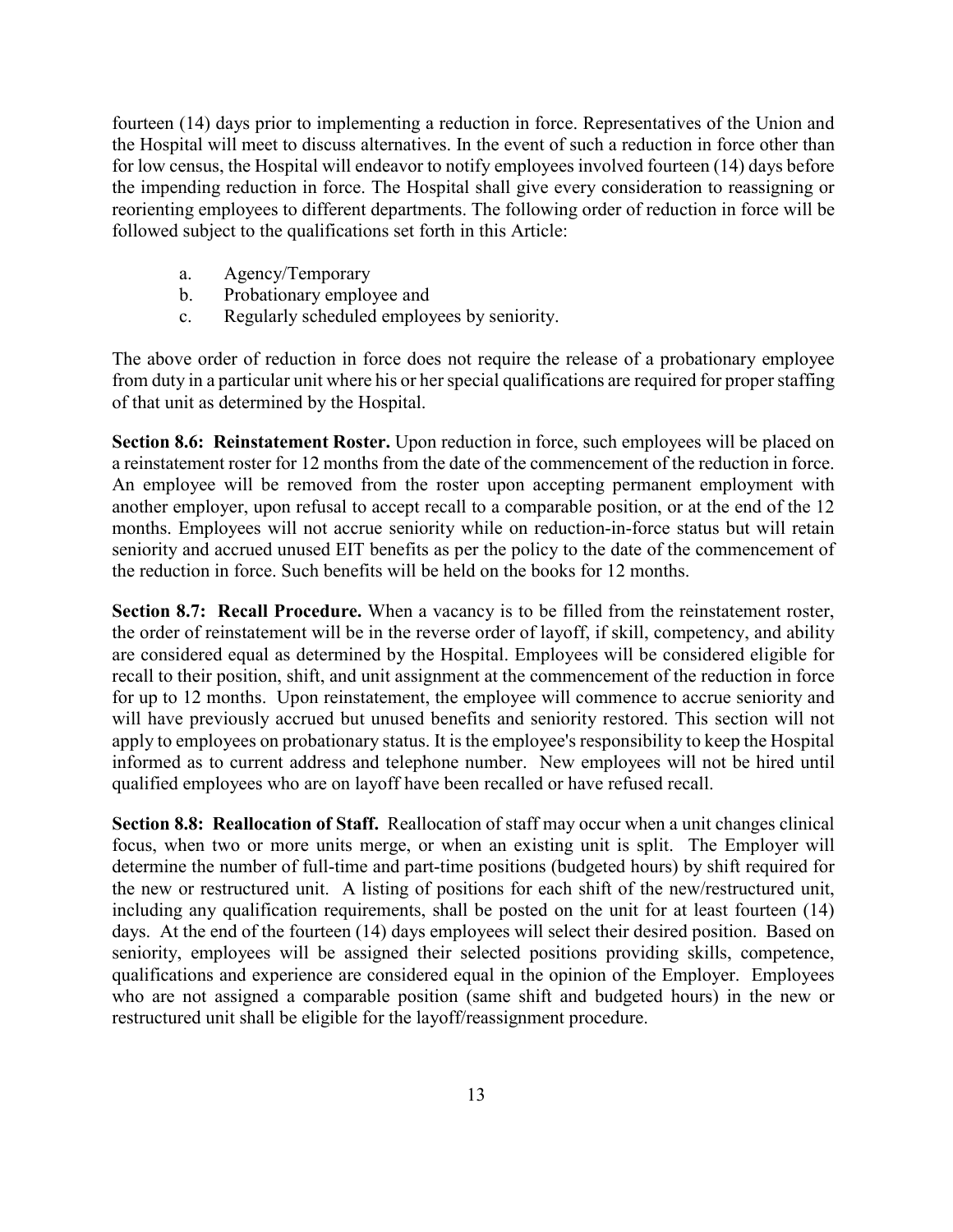#### **ARTICLE 9: HOURS OF WORK AND OVERTIME**

<span id="page-15-0"></span>**Section 9.1: Workday/Work Period.** For those employees scheduled on a 8/80 work schedule, a normal workday shall consist of eight hours' work to be completed within eight and one-half consecutive hours with a minimum 30-minute meal period on the employee's own time if the employees is relieved during that period. For those employees scheduled on a 40-hour work schedule, a normal workday shall consist of either eight, ten or twelve hours work to be completed within eight and one-half, ten and one-half or twelve and one-half consecutive hours with a 30 minute unpaid meal period. If the employee is not relieved of duties and is unable to leave the work area, the meal period shall be paid for the Hospital. Whenever staffing allows, the Employer shall make every reasonable effort to schedule employees for consecutive days off. The Employer shall make every reasonable effort to schedule employees required to work weekends, to be scheduled every other weekend off.

**Section 9.2: Pay Period.** The Hospital's pay period begins every other Saturday at 12:01 a.m., and continues for fourteen (14) days, until midnight every other Friday. Pay days shall be on Friday. The workday and work period specified in this Agreement do not constitute a guaranteed hours of work.

**Section 9.3: Innovative Work Schedules.** Innovative schedules are defined as schedules that require some change, modification or waiver of the provisions of this Agreement. Prior to the implementation of a new innovative work schedule, the Employer and the Union will promptly meet for the purpose of discussing the terms and conditions of employment relating to that work schedule. Innovative work schedules shall be in writing and are subject to initial mutual agreement between the Hospital and the employee involved.

**Section 9.4: Overtime.** Any time worked beyond eight (8) hours in one day or beyond eighty (80) hours in the work period for 8/80 schedules or forty (40) hours in the work week for forth (40) hour schedules shall be paid at the rate of time and one-half the regular rate of pay. Overtime will be calculated in accordance with the Fair Labor Standards Act. Overtime shall be considered in effect if eight (8) minutes or more are worked after the end of a scheduled shift of at least eight (8) hours or more in duration. Thereafter, overtime shall be paid to the nearest quarter hour. No overtime shall be paid when less than eight (8) minutes have been worked after the end of the shift. Time paid for but not worked shall not count as time worked for the purpose of computing overtime pay. The Employer and the Union concur that overtime should be discouraged and must be approved in advance. There shall be no pyramiding or duplication of overtime pay or other premium pay paid at the rate of time and one-half (1½).

**Section 9.5: Rest Periods.** All employees working five (5) or more consecutive hours shall receive an unpaid meal period of one-half (1/2) hour. Employees required to remain on duty or return to their unit to perform duties during their meal period shall be compensated for such time at the appropriate rate of pay. If an employee wishes to leave the premises during this time, he/she must notify and receive approval from the employee's manager or supervisor prior to leaving. The Hospital will provide employees with one (1) paid rest period of fifteen (15) minutes (or the equivalent amount of time if rest may be taken on an intermittent basis during the shift) during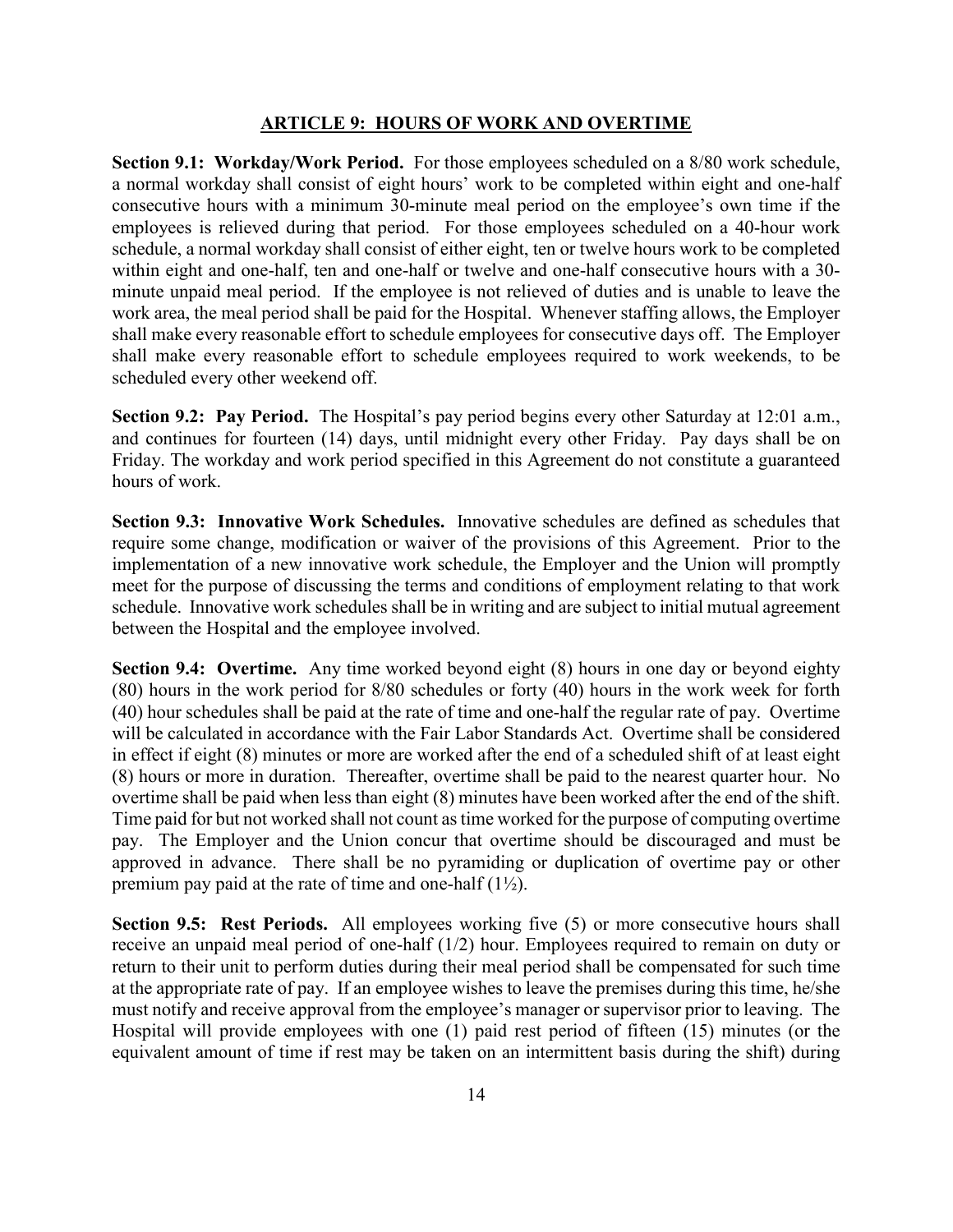each four hours of working time. The Hospital will comply with state law regarding this section. Employees must record any missed meal/rest periods in the Hospital's designated timekeeping records/system, and there shall be no retaliation therefor. Holding employees accountable for time management shall not be construed as "retaliation" under the above sentence.

**Section 9.6: Time Off Between Shifts.** Employees will normally have an unbroken rest period of at least ten (10) hours between regularly scheduled shifts, unless emergency conditions require the employee to work longer periods to meet operational and/or patient care needs. This provision may be waived by mutual agreement between the Employee and Employer. Employees who work without an unbroken rest period of at least 10 hours (as noted above) will be paid time and one- half  $(1 \& 1/2)$  for all hours worked within the 10 hour period. This article does not apply to employees on Standby/On Call who are on Call-Back (Section 13.4 and 13.5). There is no pyramiding with any other pay/premium pay that may also apply.

**Section 9.7: Work Schedules.** It is recognized and understood that deviations from the foregoing normal hours of work may occur from time to time, resulting from several causes, such as but not limited to vacations, leaves of absence, absenteeism, employee requests, temporary shortage of personnel, low census, patient care needs and emergencies. The Employer retains the right to adjust work schedules to maintain an efficient and orderly operation. Work schedules will be posted at least ten (10) calendar days prior to the beginning of the next schedule, which shall encompass at least a four (4) week work period.In preparing work schedules, the Hospital will attempt to fill shifts for which it does not have regularly scheduled coverage (by a full-time, parttime, PRN, traveler, or temporary employee) with part-time employees who have given their supervisor/director advance written notice of their availability to pick-up additional specified shifts during the next effective work schedule. For purposes of the preceding sentence, part-time employees will be given priority over PRN employees only if the additional shift in question would not result in the part-time employee receiving additional overtime premium during that pay period. Posted schedules may be changed by mutual consent. .

**Section 9.8: Vacation Schedules.** Each Department shall schedule vacations on a rotational basis; the most senior employee to be accorded preference for (a) up to two weeks total during the period beginning with Memorial Day weekend and ending with Labor Day weekend; and (b) up to one calendar week during the period between December 15 and January 2 each year. This provision does not affect the rotation of work on holidays as set forth in the Pay for Work on Holidays provision of this Agreement. Vacation requests for time periods other than those listed above may be of any length as long as not exceeding accrued PTO. Additionally, if the Hospital determines that adequate staff would be available if requests of longer than two weeks were granted for the Memorial Day to Labor Day period, those vacation requests will be granted according to seniority.

- (1) In all cases, the Hospital shall retain the right to maintain acceptable levels of staff at all times.
- (2) An employee desiring a vacation may request the desired vacation time by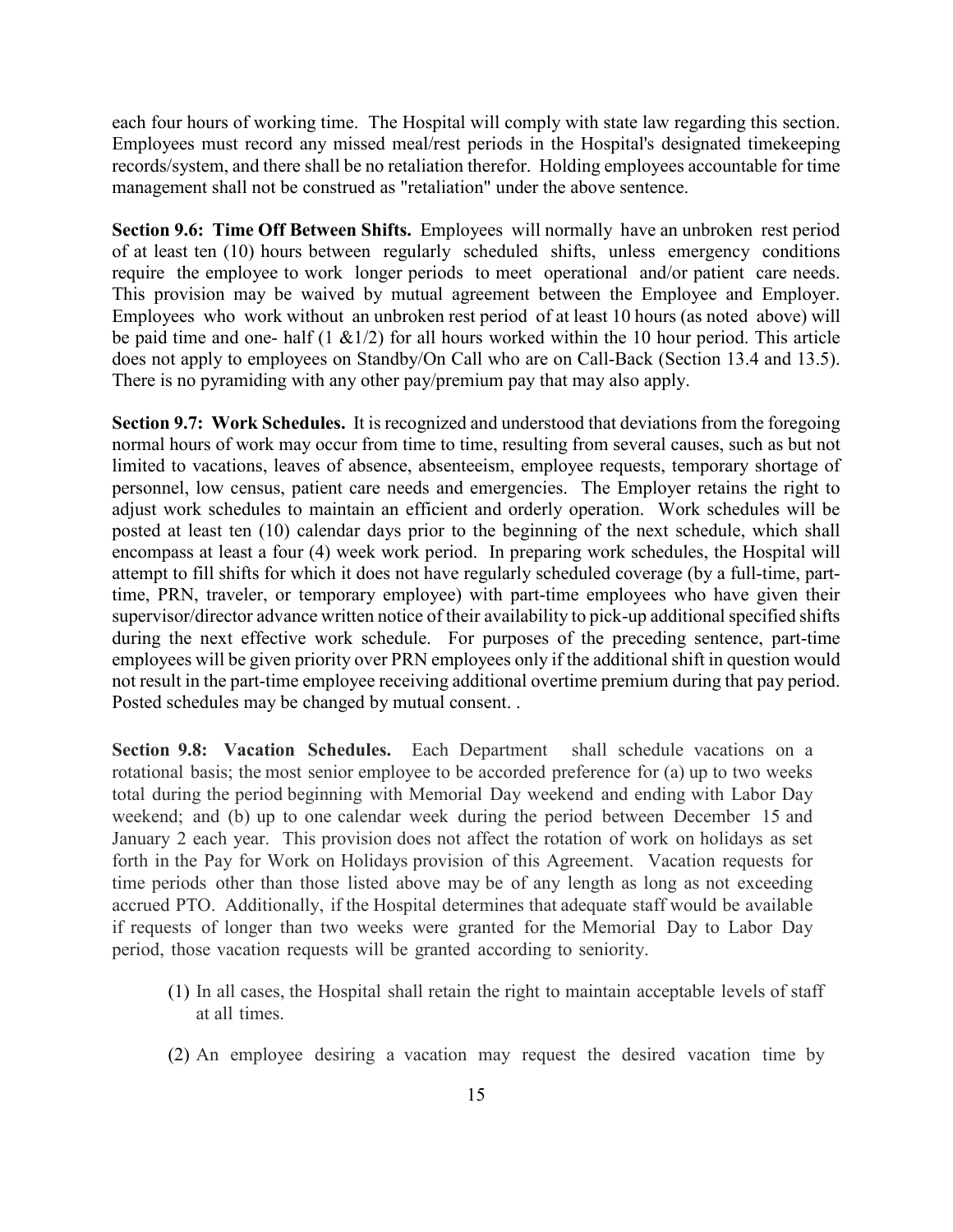submitting the request at any time. The employee will be notified within fourteen (14) days whether his/her vacation request is approved.

(3) In cases of conflicting requests for vacation, seniority shall prevail, providing skills, competence and ability are considered substantially equal as determined by the Employer. Seniority shall not affect already approved vacations.

**Section 9.9: Additional Hours.** If after the work schedule has been posted, additional hours become available; employees can request, in writing, to pick up vacant shifts. Preference will be given to employees who would not receive additional overtime premium during that pay period and who are qualified, as determined by the Unit Director/Supervisor.

**Section 9.10: Overtime.** Any time worked beyond the regularly established shift in one day, or beyond 80 hours in the normal work period for 8/80 schedules or 40 hours in the work week for 40-hour schedules shall be paid at the rate of time and one-half the regular rate of pay. All time worked over 12 consecutive hours beyond a regularly scheduled 8 or 10-hour shift will be paid at double the employee's regular rate of pay. All time worked over 13 consecutive hours beyond a regularly scheduled 12-hour shift will be paid at double the employee's regular rate of pay.

**9.10.1 Computation of Overtime.** If an employee works 10 or more minutes over their 8, 10, or 12 hour shift, the employee will be paid time and one-half. Overtime pay shall be calculated to the nearest quarter-hour. When employees work two consecutive shifts, they shall be paid for the number of hours worked with overtime premium pay to apply as set forth in Article 9, Section 10. Time paid but not worked (vacation, holiday, sick leave, voluntary educational leave, etc.) shall not count as time worked for purposes of computing overtime. There shall be no pyramiding or duplication of overtime. Overtime must be authorized by the department manager.

### **ARTICLE 10: HOLIDAYS**

<span id="page-17-0"></span>**Section 10.1: Holidays Observed.** The following holidays are observed by the Hospital:

| New Year's Day   | Labor Day        | Christmas Day |
|------------------|------------------|---------------|
| Memorial Day     | Thanksgiving Day |               |
| Independence Day | President's Day  |               |

**Section 10.2: Holiday Worked Premium.** Employees who are required to work on a recognized holiday shall be paid holiday pay of time and one-half (1-1/2) their hourly rate for the hours worked on the holiday. Holiday time begins at 12:01 a.m. the day of the holiday and ends at 12:00 midnight. Only actual hours worked within the defined holiday period will be paid at the rate of time and one-half.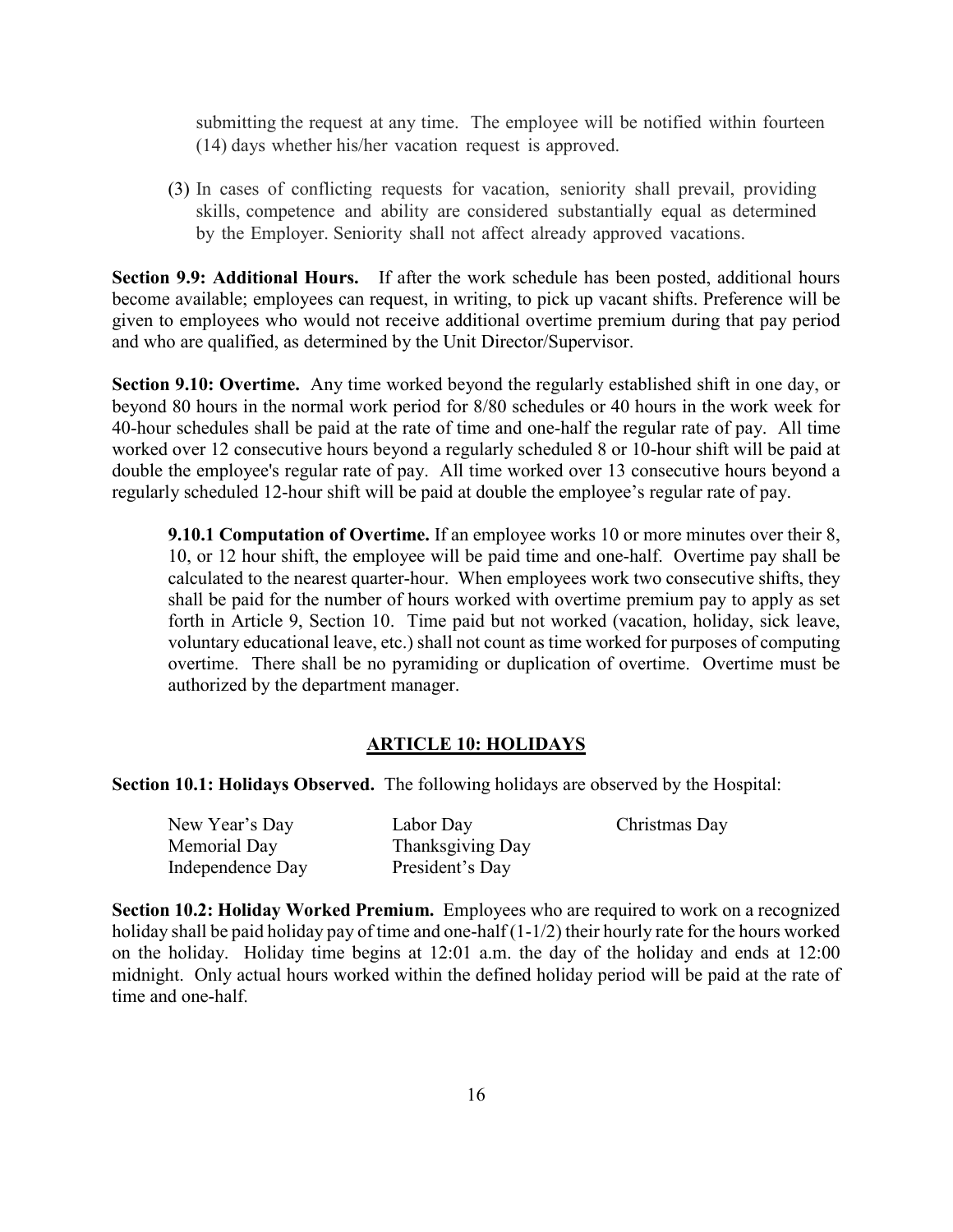**Section 10.3: Rotation of Holidays.** Holiday work shall be rotated to the extent feasible among employees within the designated work area and shift without regard to seniority. Volunteers to work will be sought before holidays are assigned.

#### **ARTICLE 11: PAID TIME OFF/EIT**

<span id="page-18-0"></span>**Section 11.1.** The Hospital will maintain a paid time off program (PTO) for employees for the duration of this Agreement. Time off under this program may be used for absences from work that are covered by the Washington Paid Sick Leave law. PTO banks will be transferred over at the time of conversion. EIT will cease accrual upon conversion. Accrued and available EIT will be available for use until December 31, 2025.

| <b>During Years</b> | <b>Maximum PTO</b> | <b>Maximum PTO Hours Accrued</b> |                       |          |
|---------------------|--------------------|----------------------------------|-----------------------|----------|
| of Service          | Per Year           | Per Hour                         | <b>Per Pay Period</b> | Per Year |
| $0-3$ Years         | 25 Working Days    | .0961                            | 7.69                  | 400      |
| $4-8$ Years         | 31 Working Days    | .1192                            | 9.54                  | 496      |
| 9-13 Years          | 36 Working Days    | .1385                            | 11.08                 | 576      |
| 14-19 Years         | 38 Working Days    | .1461                            | 11.69                 | 608      |
| Over 20 Years       | 41 Working Days    | .1578                            | 12.62                 | 656      |

**Section 11.2: PTO Accrual.** PTO accrues in accordance with the following schedule:

#### **ARTICLE 12: COMPENSATION**

<span id="page-18-1"></span>**Section 12.1. Salary Schedule**. Current employees shall remain on their current step in the schedule of hourly rates (Appendix A). Effective the first full pay period on or after January 1, 2019, add new Step 19, two and one half percent (2.5%) higher than Step 18. All steps continue to have a two and one half percent (2.5%) progression between steps.

**Section 12.1.2. Advancement on Salary Schedule.** Employees covered by this agreement will advance on the Salary Schedule as detailed below. New employees hired after May 31 of a calendar year will not be eligible for the annual step increase for the next calendar year.

Effective the first full pay period on or after January 1, 2019, all employees advance on the Salary Schedule. Employees at the maximum of the Salary Schedule shall receive a lump sum payment equal to two percent (2.0%) of their annualized full time equivalency (FTE) classification and Base Rate of Pay.

Effective the first full pay period on or after January 1, 2020, all employees advance on the Salary Schedule. Employees at the maximum of the Salary Schedule shall receive a lump sum payment equal to one percent  $(1.0\%)$  of their annualized full time equivalency (FTE) classification and Base Rate of Pay.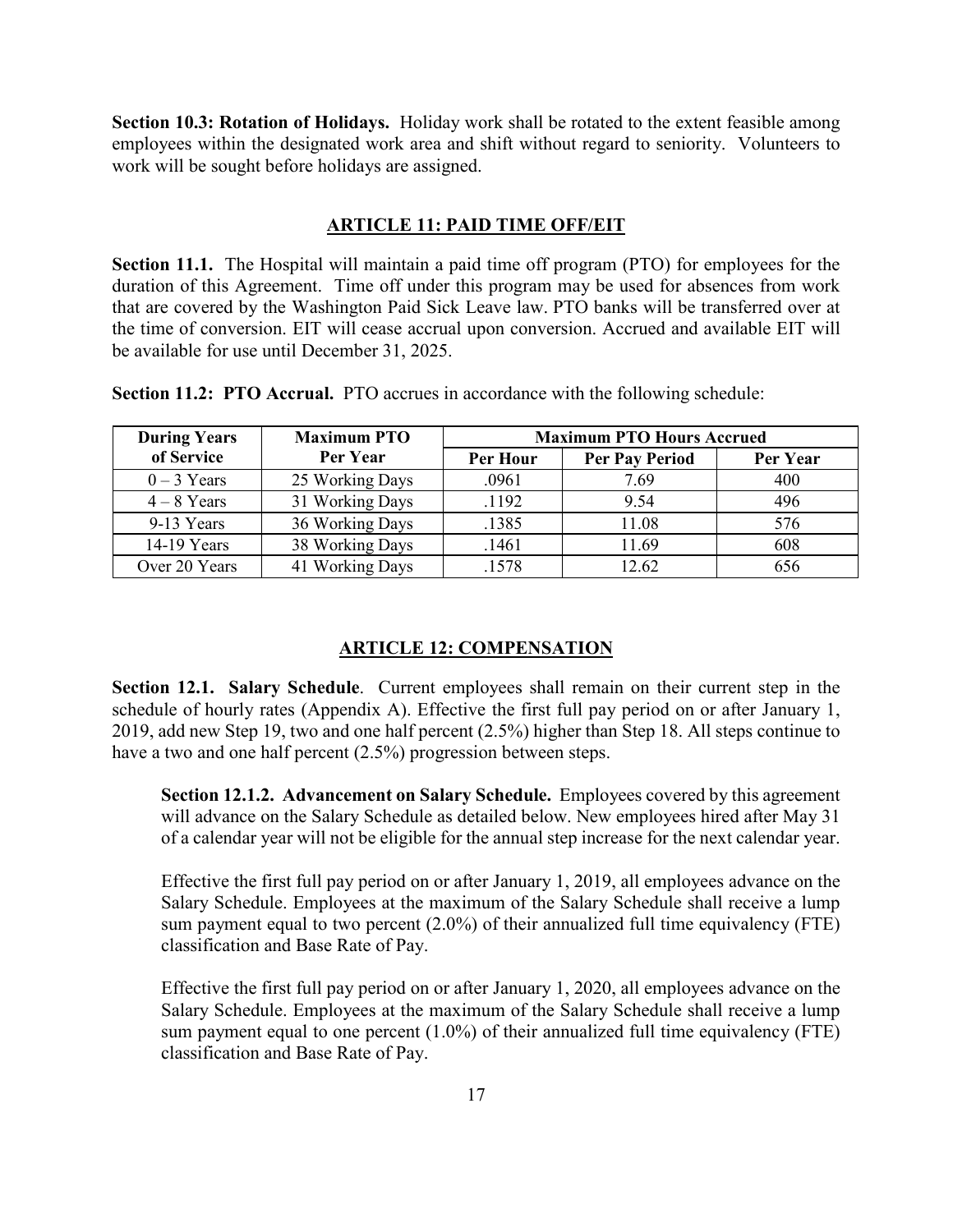Effective the first full pay period on or after January 1, 2021, all employees advance on the Salary Schedule.

Effective the first full pay period on or after January 1, 2022, all employees advance on the Salary Schedule. Employees at the maximum of the Salary Schedule shall receive a lump sum payment equal to one percent  $(1.0\%)$  of their annualized full time equivalency (FTE) classification and Base Rate of Pay.

**Section 12.2: Compensation Adjustments.** Effective the first full pay period on or after the date of ratification, implement a two percent (2.0%) general wage increase and increase to Salary Schedule.

Effective the first full pay period on or after the two year anniversary of the date of ratification, implement a one percent (1.0%) general wage increase and increase to Salary Schedule.

Effective the first full pay period on or after January 1, 2021, implement a one percent (1.0%) general wage increase and increase to Salary Schedule.

Effective the first full pay period on or after the three year anniversary of the date of ratification, implement a one percent (1.0%) general wage increase and increase to Salary Schedule.

**Section 12.3. Experience Credit.** Newly hired employees, will be hired in at pay levels which reflect the employee's years of service in the classification. Comparable and verifiable experience in a related classification within or outside of the Trios Health System will be counted 1 year for 1 year. Starting wage may be adjusted plus or minus 2 steps per management discretion considering skills, abilities, and attributes.

For purposes of this section, continuous recent experience shall be defined as clinical nursing or Surgical Technologist experience in an accredited hospital or equivalent practice setting without a break in nursing or Surgical Technologist experience that would reduce the level of nursing or Surgical Technologist skills, as determined by the Chief Nursing Officer.

### **ARTICLE 13: PAY PRACTICES**

<span id="page-19-0"></span>**Section 13.1: Certification Pay** Surgical Technologists, who obtain and maintain a Certified Surgical Technologist certification through the Association of Surgical Technologists, or an OR Certification through the National Center for Competency Testing, shall receive certification pay of \$2.00 per hour.

**Section 13.1.2: Certification Fee.** The Hospital will pay the certification fee for those employees who become certified OR Techs after January, 1984.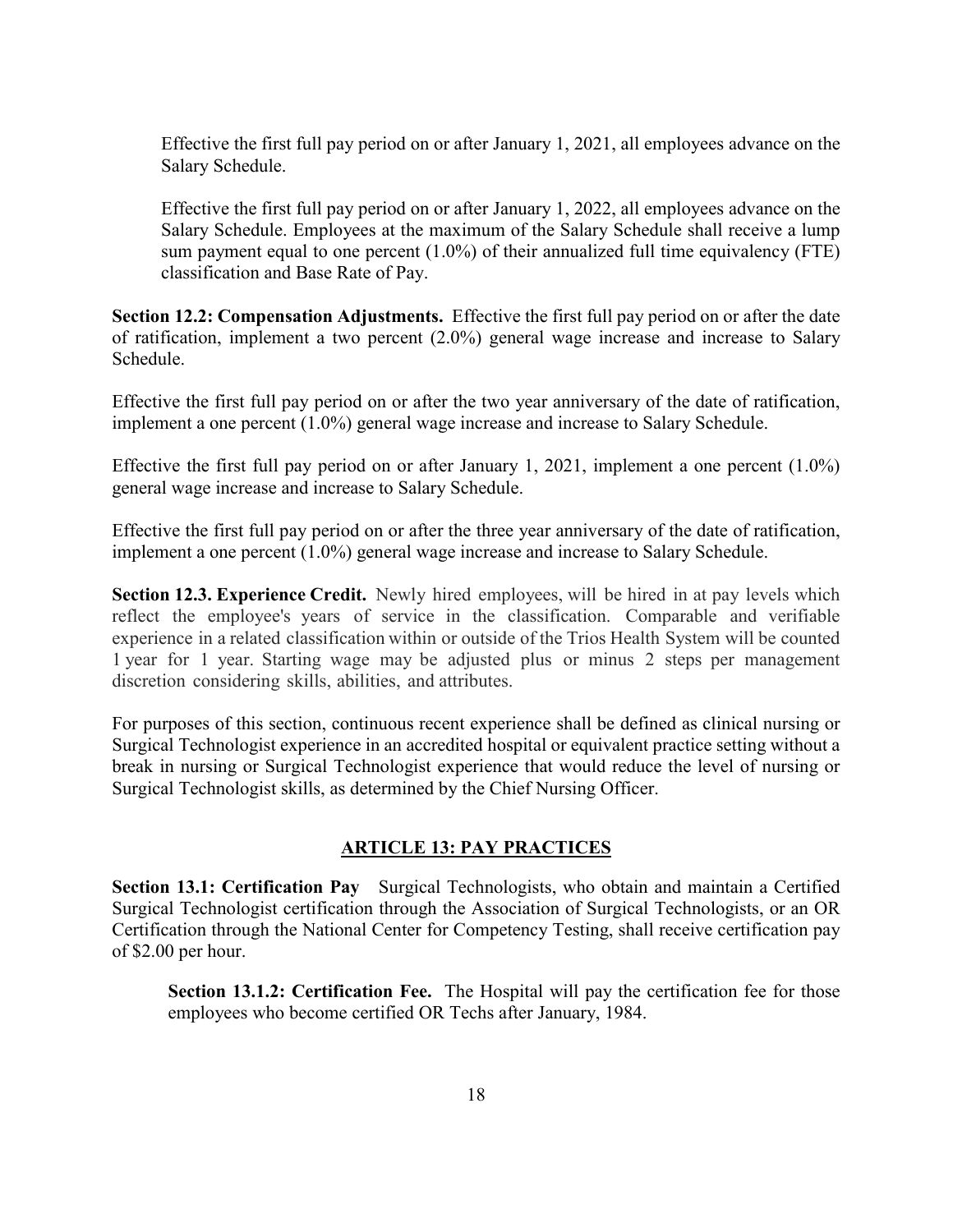**Section 13.2: Shift Differential**. Employees who work a shift on which at least a majority of the hours occur between 3:30 p.m. and 12:00 a.m. will receive a shift differential of \$2.25 per hour for that entire shift*.* Employees who work a shift on which a majority of the hours occur between 11:30 p.m. and 8:00 a.m. will receive a shift differential of \$3.75 per hour for that entire shift.

**Section 13.3: Weekend Premium Pay**. Any employee who works on a weekend shall receive \$3.25 per hour for each hour worked on the weekend in addition to the employee's regular rate of pay. The weekend premium will not be considered a part of the regular rate of pay for purposes of overtime calculations. For premium pay purposes, the weekend shall be defined as the fortyeight (48) hour period beginning at 12:00 a.m. Friday and ending at 12:00 a.m. Sunday.

**Section 13.4: On-Call Pay.** Employees may be placed on standby as needed by the Hospital. Employees placed on standby status shall be compensated at the rate of \$3.50 per hour. On-call duty shall not be counted as hours worked for purposes of computing overtime or fringe benefits. On-call pay will cease when an employee is called in and is receiving Call-Back pay. Employees shall report within thirty (30) minutes of being called.

**Section 13.5: Call-Back Pay.** When an employee is called back to work after completion of the employee's regular work day, or while on standby, s/he will be paid at time and one half  $(1 \frac{1}{2})$  the employee's regular rate of pay. When called back, the employee shall receive time and one-half (1 ½) for a minimum of two (2) hours. Certified Surgical Technologists and Surgical Technologists may be considered on callback status even though not working a regular shift during the same 24-hour period. When called back, Surgical Technologists and LPNs employed in the operating room shall receive a minimum of three  $(3)$  hours. Employees called in may be required to remain onsite for the full minimum period of callback pay or if called back within either the two or the three hour minimum period there will be no new or additional minimum period; but time worked will continue at the time and one-half rate. Any callback worked in excess of 14 hours within the period between 3 p.m. Friday to 7 a.m. Monday will be compensated for at the rate of two times the employee's regular rate of pay. Section 9.4 shall not apply in this instance. Callback on holidays shall be paid as provided in Section 13.2. An employee who is sent home before the end of his or her shift and is then called back shall be compensated in the manner specified in this Article. Callback will not be pyramided with overtime.

**Section 13.6: Reporting Pay.** An employee who is instructed or scheduled to report to work, and who reports to work without having been given notice at least ninety (90) minutes prior to the beginning of the shift that no work is available, shall perform any work assigned for which s/he is qualified and shall be guaranteed four (4) hours work or pay in lieu thereof if it is for a shift of eight (8) hours and guaranteed two (2) hours work or pay in lieu thereof for a shift of less than eight (8) hours. Such minimum guarantee shall not apply if the Hospital makes a reasonable effort to notify the employee at least ninety (90) minutes prior to the scheduled starting time that the employee should not report to work. It shall be the employee's responsibility to keep his or her current phone number on file with the Employer. Failure to do so shall exempt the Employer from such notification requirement and from the above minimum guarantee.

**Section 13.7. Preceptor Pay**. Employees assigned by their manager as preceptors will receive a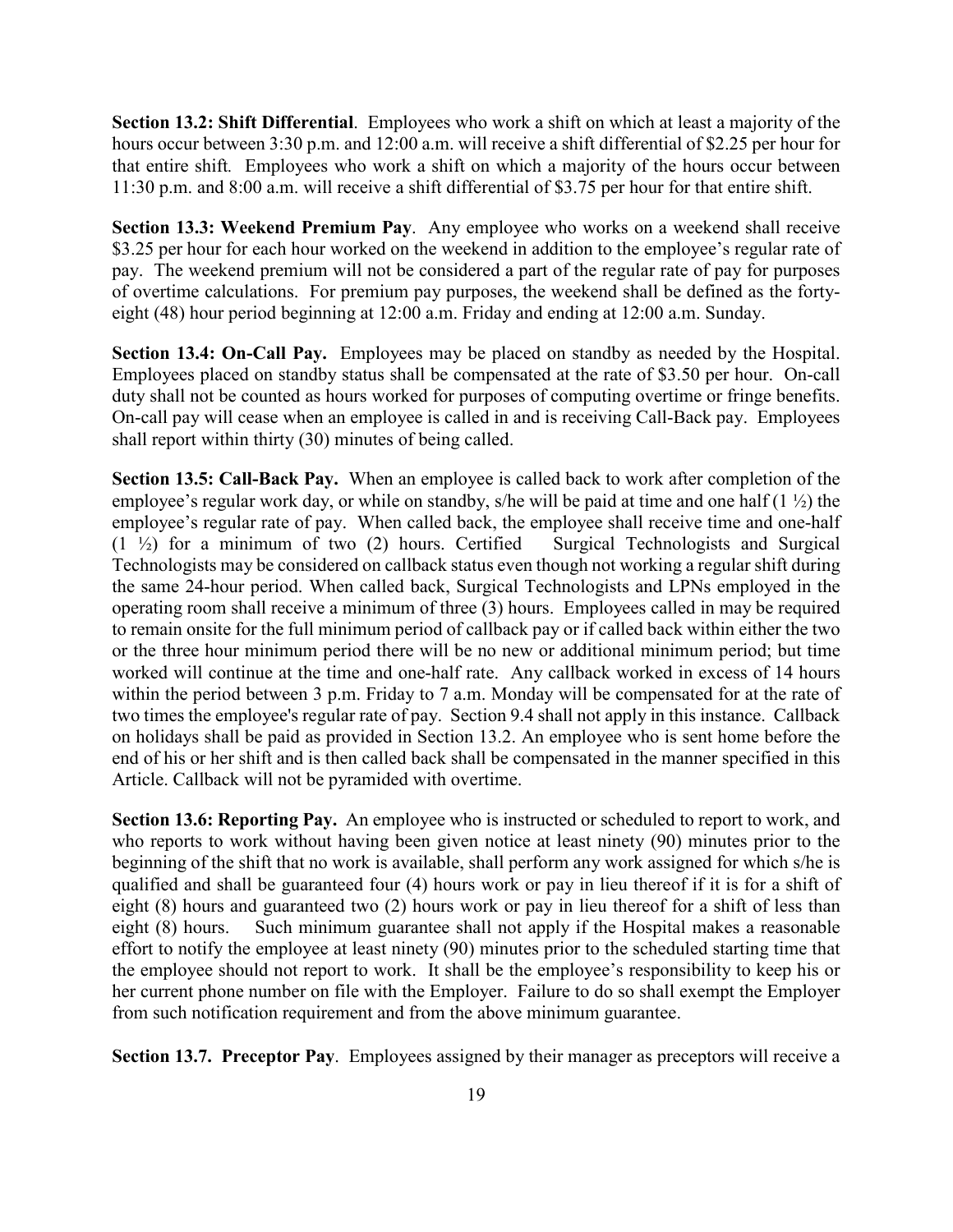premium of \$2.00 per hour only when assigned as a preceptor. Preceptor pay will not exceed 30 calendar days for LPNs and 45 calendar days for Surgical Technologists per precepting assignment. Preceptor pay shall not be paid for unit orientation.

**Section 13.8: Bonus Shift Pay.** After the Employer has exercised reasonable efforts to fill a vacancy and if the Employer is unable to fill a vacant shift within a reasonable time, as determined by the Employer, the provisions of this section may be temporarily invoked to LPN's and Surgical Techs.

- a. If a shift needs to be filled due to urgent circumstances (such as an employee calling in sick), the Hospital may designate the shift as a "bonus shift" at the time the Hospital Supervisor is attempting to fill such shift.
- b. A regular full-time employee is eligible to exercise this opportunity if regularly scheduled to work 40 hours per week, three 12 hour shifts, or 80 hours per pay period. This opportunity is normally limited to one additional shift per week, but additional shifts may be worked subject to mutual agreement between the Employer and employee. Additional shifts are to be paid at the rate of time and one-half the regular rate of pay plus an incentive premium of \$5.00 per hour.
- c. A regular part-time employee is eligible to exercise this opportunity for up to two additional shifts per pay period. The first shift is to be paid at straight time plus an incentive premium of \$4.00 per hour. The second shift is to be paid at the rate of time and one-half he regular rate of pay plus an incentive premium of \$5.00 per hour.

**Section 13.9: No Pyramiding.** There shall be no pyramiding of overtime and other premium pay paid at the rate of time and one-half or double time. When an employee is eligible for both time and one-half  $(1 \frac{1}{2})$  and double time  $(2x)$  pay, the employee shall receive the highest of the two pay rates during those hours that the employee is so eligible.

**Section 13.10: Extra Duty in OR**. A Certified Surgical Technologist or Surgical Technologist who has worked 7:30 p.m. to 5 a.m. between regularly scheduled shifts and is not afforded a 10 hour rest break between regular shifts will be paid up to eight hours at time and one half for hours worked into the next regularly scheduled shift within the rest period. The rest hours will be calculated from the last payroll clock-out forward until the rest period has been satisfied.

#### **ARTICLE 14: HEALTH, WELFARE, 401(K) BENEFITS**

<span id="page-21-0"></span>**Section 14.1: Participation and Plans.** During the life of this Agreement and assuming the following benefit plans continue in existence the Hospital will offer eligible employees the opportunity to participate in available plans on the same terms and conditions as such plans are offered to other Trios hourly non-bargaining unit employees (i.e. medical and wellness plans, dental plans, visions plans, life and AD&D insurance, short-term and long-term disability insurance, and flexible spending accounts) as well as the 401(k) savings plan.

**Section 14.2: Contribution Rates.** Except as limited below per Section 4, the contribution rates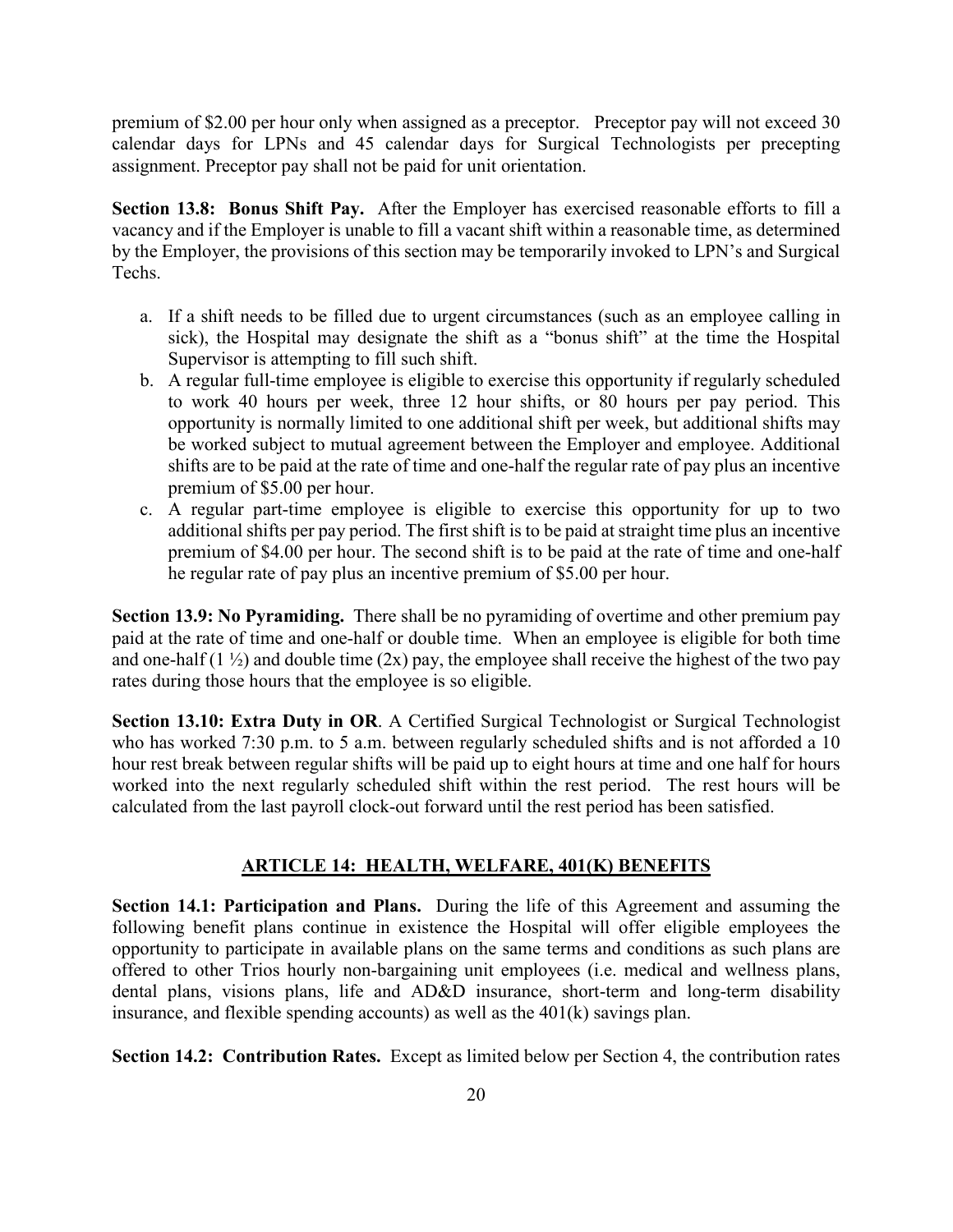paid by employees for coverage under any of the plans mentioned above shall be the same as those similarly situated non-bargaining employees of the hospital. If any of the rates are increased or decreased by any hourly non-union employees during the duration of this agreement, they shall be increased or decreased for bargaining unit employees, they shall be increased or decreased in the same amount.

**Section 14.3: Amendment or Termination of Plans.** The Hospital may amend or terminate any of the plans referred to in this Article. No termination or amendment of any plan, nor any issues relating to administration or application of such plans may be subject to the grievance or arbitration provisions of this agreement.

**Section 14.4: Medical & Wellness Plans.** The Hospital will implement optional employee wellness discounts under which employees' future annual Health & Welfare premium increases for the life of this Agreement will be limited to twelve (12) percent per year. Premium increases for employees who do not take advantage of those wellness discounts shall not exceed the Hospital's fifty percent of the year-over-year cost increases to provide such coverage

### **ARTICLE 15: LEAVES OF ABSENCE**

<span id="page-22-0"></span>With the exception of any leave specified in this Agreement, bargaining unit employees will be covered by the Trios leave of absence policies as amended from time to time. The Hospital will notify the Union thirty (30) days prior to implementation of any material policy revisions and provide the Union an opportunity to discuss such revisions. The Hospital will comply with applicable federal, state and local law when applying leave policies (e.g. FMLA, USERRA, Washington Pregnancy Leave, Jury Duty and Voting).

<span id="page-22-1"></span>Employees may request PTO or leave without pay to attend Union functions or programs.

### **ARTICLE 16: ORIENTATION AND IN-SERVICE EDUCATION**

**Section 16.1: Orientation.** The objectives of orientation shall be to familiarize new employees with the objectives and philosophy of the hospital and their department, to orient new employees to hospital policies and procedures, and to instruct new employees as to their functions and responsibilities. Employees will be oriented through a combination of instructional conferences, floor and/or shift work.

<span id="page-22-2"></span>**Section 16.2: In-service Education.** Employees required or requested by the Employer to attend educational programs, in-service education meetings, or staff meetings shall be paid the applicable rate of pay.

### **ARTICLE 17: CONFERENCE COMMITTEE**

**Section 17.1: Labor/Management Committee.** The Employer and the Union will develop a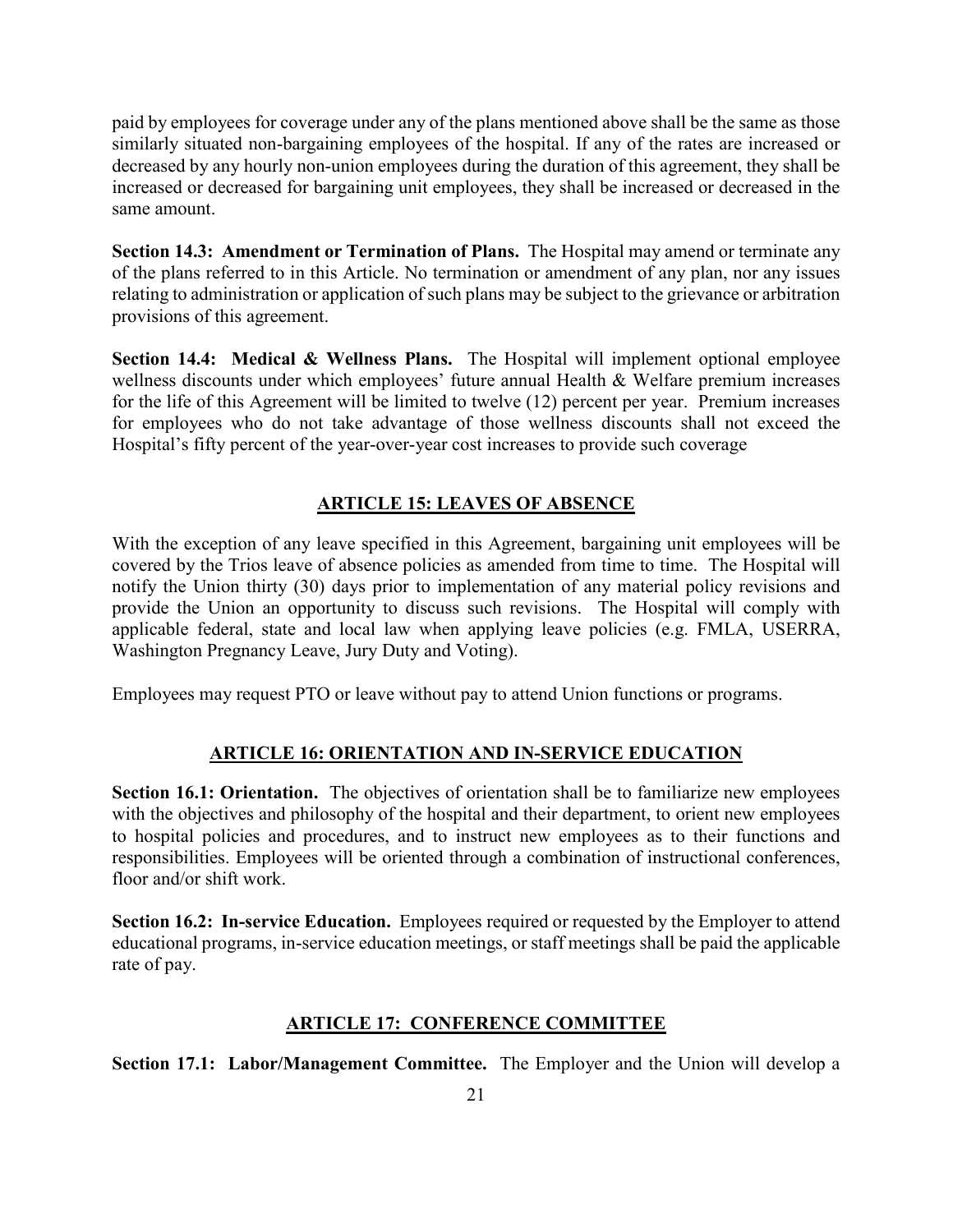joint Labor/Management Committee. The Committee will be composed of up to six (6) members appointed by the Union and up to six (6) members appointed by the Employer. There will be a co-chair for the Union, and a co-chair for the Employer. The purpose of the Committee is to foster improved communications between the Employer and the employees. The function of the Committee shall be advisory. Any member of the Committee may propose issues to be discussed, which will be placed on the Committee's agenda. The Committee will establish a mutually agreeable meeting schedule, meeting at least bi-monthly. Committee members will suffer no loss of pay if they attend Committee meetings with Employer representatives during work hours.

**Section 17.2: Environment of Care Committee.** The Hospital will maintain a safe and healthful work place in compliance with all Federal, State and local laws applicable to the safety and health of its employees. The Hospital will continue its Environment of Care Committee in accordance with all regulatory requirements. The purpose of this Committee shall be to investigate safety and health issues and to advise the Hospital on education and preventative health measures for the work place and its employees. The Committee shall include a bargaining unit employee appointed by the Union. Time spent attending Committee meetings shall be considered compensable work time. Employees are required to report any unsafe conditions to their supervisors and to the committee and employees shall comply with all health and safety rules and regulations.

**Section 17.3: Staffing Concerns.** Employees with concerns about staffing should take those concerns to their supervisor at the time they occur. If the employee is unsatisfied with the supervisor's response, the employee should document the issues and provide the documentation on a timely basis to their manager. If the employee is unsatisfied with the manager's response, the employee may pursue their concerns through their chain of command. Such issues are appropriate for the Labor/Management Committee. Staffing issues may not be taken to arbitration unless the staffing issue involves an alleged violation of another provision of this Agreement. Employees who raise staffing and workload issues shall be free from restraint, interference, discrimination or reprisal.

#### **ARTICLE 18: GRIEVANCE PROCEDURE**

<span id="page-23-0"></span>**Section 18.1: Grievance Defined.** A grievance is defined as an alleged breach of the terms and conditions of the Agreement. If any such grievance arises, it shall be submitted to the following grievance procedure. Time limits set forth in the following steps may only be extended by mutual written consent of the parties hereto. Failure by the employee or Union to follow the requirements and time limits contained herein for the filling and processing of grievances shall render the grievance null and void. Grievances concerning terminations shall initially be filed at the Step 2 level defined below.

**Step 1 – Employee and Immediate Supervisor** – If an employee has a grievance, the employee and/or Union representative must first present the grievance in writing to the employee's immediate supervisor within fourteen (14) calendar days from the date the employee knew or should reasonably have known that an alleged breach of this Agreement had occurred. The grievance shall state the contractual articles violated and the relief sought. The immediate supervisor or designee shall respond in writing to the employee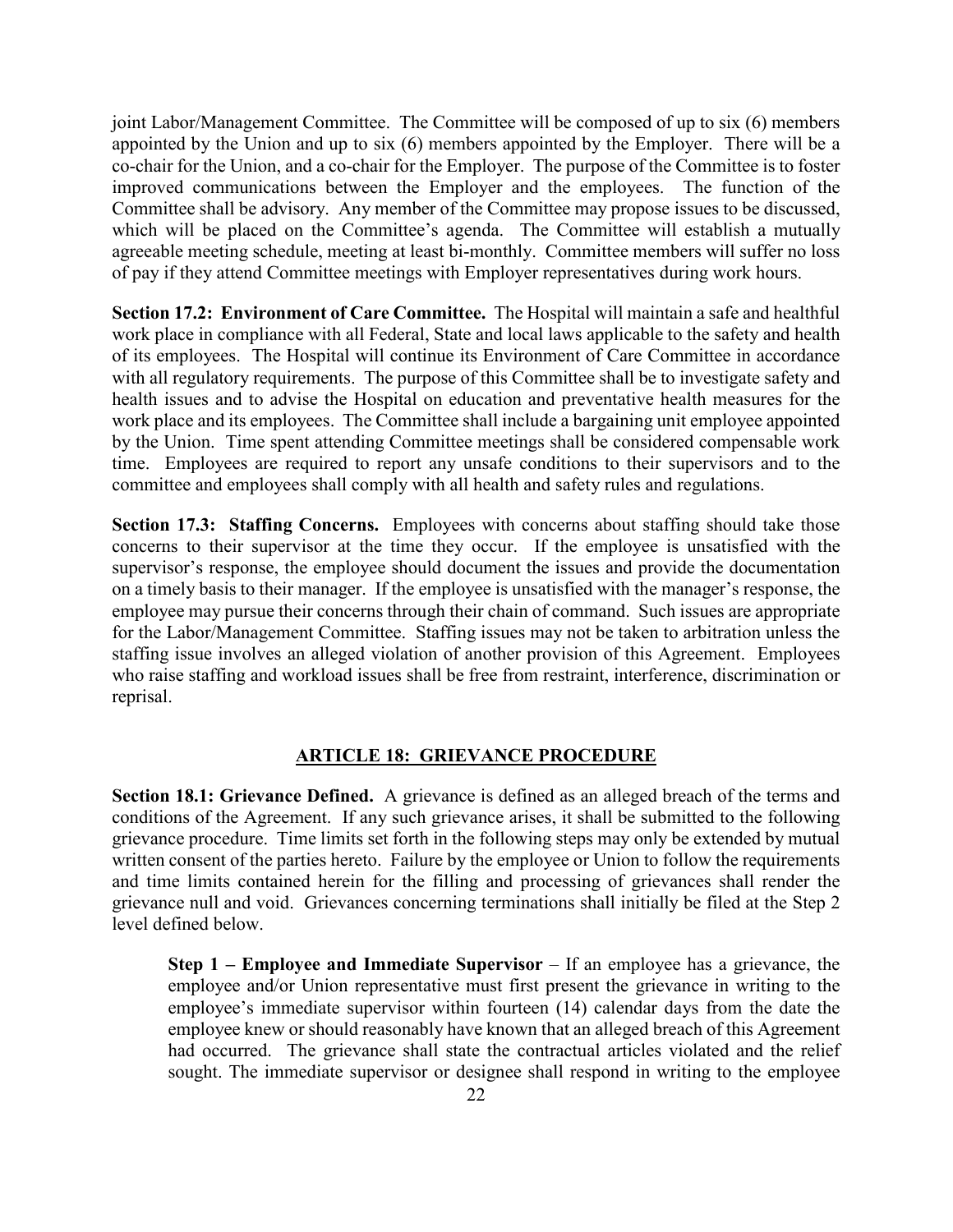within fourteen (14) calendar days following receipt of the written grievance or within 14 days of a Step 1 meeting if such a meeting is scheduled. If the immediate supervisor is the employee's department director, then the employee's next step in this process is Step 3.

**Step 2 – Employee and Director** – If the matter is not resolved to the employee's satisfaction at Step 1, the employee and/or Union representative shall refer the written grievance to the Director or designee within fourteen (14) calendar days following the postmark date of the mailing of the written decision at Step 1. A conference between the employee, a Union representative and the Director or designee shall be held at a mutually agreeable time. The Director or designee shall issue a written reply within fourteen (14) calendar days following receipt of the grievance or the Step 2 meeting, whichever is later.

**Step 3 – Appropriate Executive Officer and Union Representative** – If the matter is not resolved to the employee's satisfaction at Step 2, the employee and/or Union representative shall refer the written grievance to the appropriate Executive Officer or designee within fourteen (14) calendar days following the postmark date of the mailing of the decision at Step 2. A conference between the employee, a Union representative, and the Executive Officer or designee shall be held at a mutually agreeable time. The Executive Officer or designee shall issue a written reply within fourteen (14) calendar days following receipt of the grievance or the Step 3 meeting, whichever is later.

**Step 4 – Mediation** – If no resolution of the grievance occurs at Step 3, either party may request in writing, a mediator from FMCS within fourteen (14) calendar days from the date the Step Three Decision was postmarked. If no mediator is requested or no resolution is reached as a result of the mediation process, the Union may proceed to Step 5 -Arbitration.

**Step 4 or 5 – Arbitration** – If the grievance is not settled on the basis of the foregoing procedures, either the Employer or the Union may submit the issue to arbitration by written notice to the other party within fourteen (14) calendar days following the Union's receipt of the Hospital's response at Step 3. Within seven (7) calendar days of the notification that a dispute is submitted for arbitration, either party may request that the Federal Mediation and Conciliation Service submit a panel of eleven (11) arbitrators having hospital arbitration experience. Upon receipt of the list, the arbitrator shall be selected by each party alternately striking names until only one remains. Either party may reject one panel in its entirety. To determine which party strikes the first name, the parties shall flip a coin. The arbitrator shall promptly conduct a hearing on the grievance. The expenses of any arbitration will be shared equally by the Employer and the Union; however, each party shall bear its own expenses of representation and witnesses. Subject to judicial review for those limited circumstances where courts have found such review to be appropriate, the arbitrator's decision shall be final and binding on all parties.

**Section 18.2: Limits of Arbitrator.** The arbitrator shall have no power to: (1) add to or subtract from, or modify any of the terms of this Agreement; (2) establish or change any wage scale or any other compensation formula; (3) hear any dispute over whether just cause existed to give an employee an oral warning, except where necessary to determine whether just cause existed for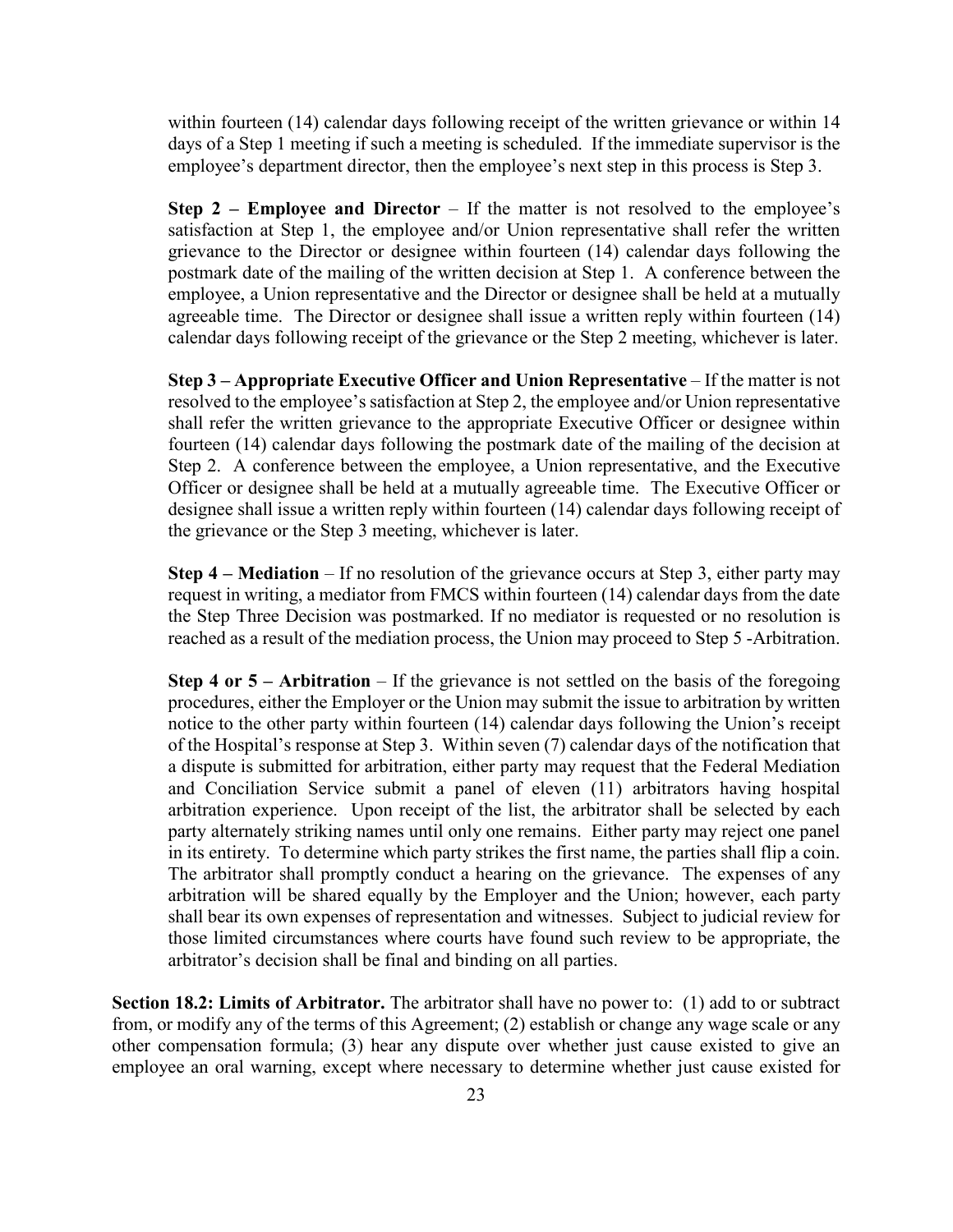subsequent discipline more severe than an oral warning and the oral warning was previously timely grieved through Steps 1 through 3 of the grievance procedure; or, (4) arbitrate any matter after this Agreement has expired other than matters which arose prior to the time of expiration of the Agreement.

- a. During the grievance procedure, either party may request the other party to produce evidence relevant to the grievance that is within that party's possession or control.
- b. If there is an issue as to whether a grievance is arbitrable (procedural arbitrability) under this Agreement, no arbitrator may hear or decide both the merits and the issue of arbitrability in a single arbitration hearing unless both parties specifically agree to such a submission in a single writing. Where separate arbitration hearings are held on the merits and the issue of arbitrability the parties agree that the same arbitrator shall be used unless otherwise mutually agreed. Where separate arbitration hearings are held on the merits and the issue of arbitrability, the arbitration hearing on the merits shall be scheduled not less than two (2) weeks following the issuance of the arbitrator's decision on the question of arbitrability. Issues of substantive arbitrability are to be decided by a court of competent jurisdiction.
- c. Either party may utilize the services of a court reporter. The costs of the court reporter shall be borne by the party or parties that order a copy of the transcript. The transcript will only be available to the party or parties that order a copy at the arbitration hearing.
- d. All time limits set forth in this Article are of the essence and may be extended only by specific written mutual agreement in a single document signed by the Hospital and the Union. Grievances not timely filed at Step 1 shall be barred, and grievances not advanced in strict accordance with the foregoing procedures or time limits will be considered as withdrawn and shall have no precedential effect. If the Hospital fails to set a meeting or provide a timely response, the Union may advance the grievance to the next Step, and must do so if it wishes to keep the grievance active.

**Section 18.3: Grievance Meetings.** Grievance meetings will normally be scheduled during the non-working time of the grievant, immediately before or after the grievant's shift. Time spent in grievance meetings by grievants will be unpaid time unless the grievance meeting is scheduled during the grievant's work shift for the convenience of the Hospital. Investigation of grievances by bargaining unit representatives outside of grievance meetings shall be conducted in nonworking areas and on the non-working time of all involved bargaining unit employees.

#### **ARTICLE 19: NO STRIKES/NO LOCKOUT**

<span id="page-25-0"></span>**Section 19.1: No Strike**. It is recognized that Hospital is engaged in a public service requiring continuous operation, and it is agreed that recognition of such obligation of continuous service is imposed upon the Hospital, employees, and the Union. The Union, its officers, agents, representatives, and its members, as individuals or as a group, will not initiate, cause, permit, or participate or join in any strike, work stoppage, sympathy strike, informational or other picketing,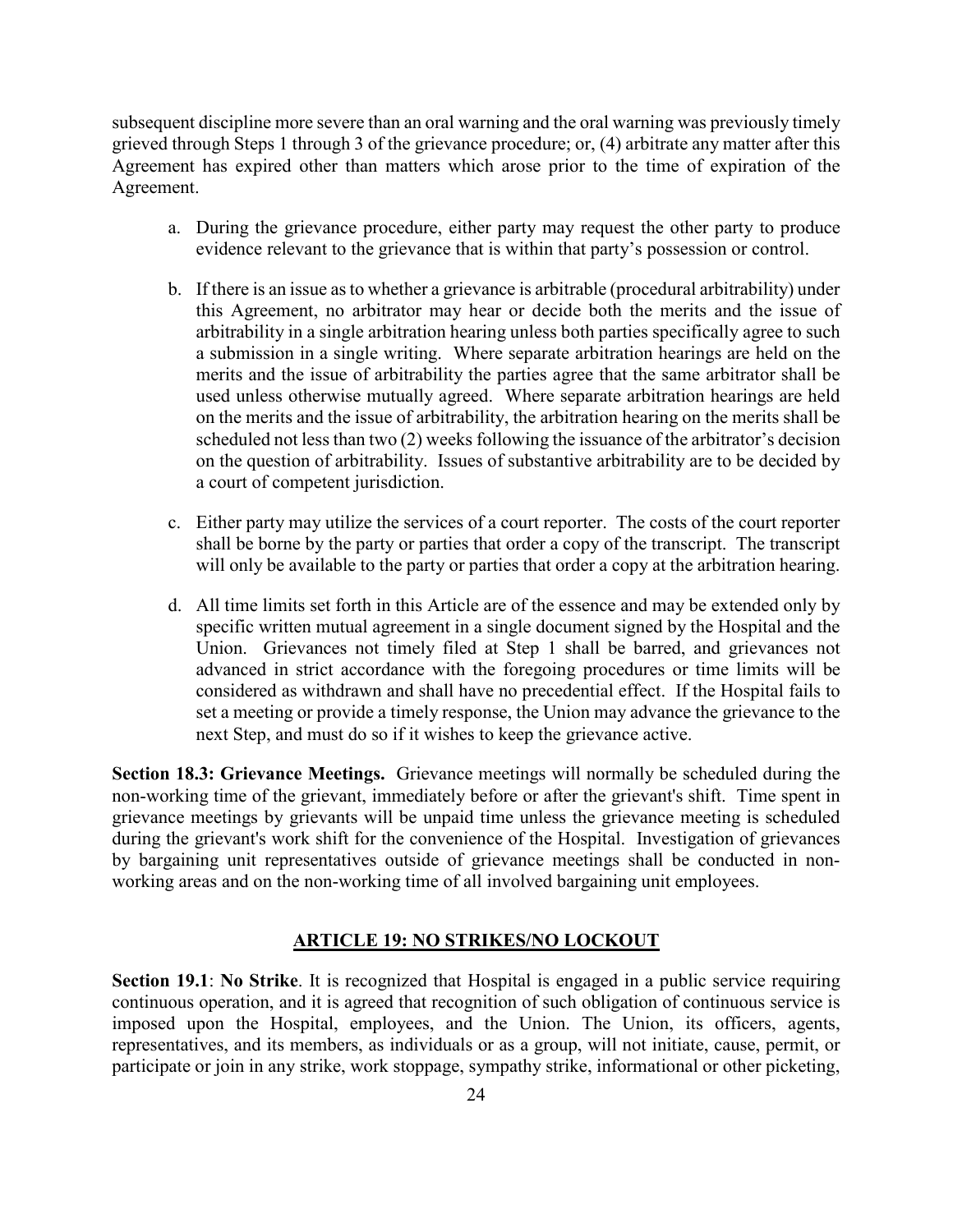or slowdown, concerted refusal to work overtime, or any other restrictions, interference with, or interruption of work at any of hospital operations, during the term of this Agreement. Employees, while acting in the course of their employment (including reporting to work), shall not honor any picket line established by the Union or by any other labor organization when called upon to cross picket lines in the line of duty. Disciplinary action, including discharge, may be taken by the hospital against any employee or employees, selectively or as a group, engaged in a violation of this Article. In the event of a claimed violation of this Article, the Hospital shall have the right, without waiving any of its other rights or remedies available under this Agreement or in law or equity, to seek and obtain immediate judicial restraint of the prohibited action and damages. The Employer will notify the Union in writing if employees engage in such activity. In the event of any activity prohibited by this Article, the Union, its officers, agents, and representatives will take appropriate steps to end or avert same, including notifying all employees of the Union's disapproval of such action and instructing such employees to cease such actions and return to work.

**Section 19.2: Lockout.** There shall be no lockout of employees during the life of this agreement. The layoff of employees covered by this Agreement for any economic reason or natural disaster shall not be construed to be a lockout for purposes of this Agreement.

#### **ARTICLE 20: DRUG AND ALCOHOL POLICY**

<span id="page-26-0"></span>Employees may not use, possess, sell or purchase non-prescribed controlled substances, illegal drugs or alcohol while on Hospital property or during working hours. The Hospital reserves the right to maintain, administer, and in its sole discretion to modify, revise or change its drug and alcohol policy that is applicable to all Hospital employees, and in its sole discretion may offer employees the opportunity to participate in a substance abuse monitoring program for employees. In the event that the Hospital decides to modify, revise or change its drug and alcohol policy, it will provide the Union with fifteen days written notice of that change and, upon request, engage in effects negotiations regarding that change.

#### **ARTICLE 21: GENERAL PROVISIONS**

<span id="page-26-1"></span>**Section 21.1: State and Federal Laws.** This Agreement shall be subject to all present and future applicable federal and state laws and applicable regulations of government authority. Should any provision or provisions become unlawful by virtue of the above or by declaration of any court of competent jurisdiction, such action shall not invalidate the entire Agreement. Any provisions of this Agreement not declared invalid shall remain in full force and effect for the term of the Agreement. If any provision is held invalid, the Employer and Union shall enter into immediate negotiations for the purpose, and solely for the purpose, of arriving at a mutually satisfactory replacement for such provision.

**Section 21.2: Complete Agreement.** It is acknowledged and agreed that during the course of negotiations preceding the execution of this Agreement, matters and issues of interest to the Union, the employees and to the Hospital pertaining to wages, hours and conditions of employment have been fully considered and negotiated, that each party was afforded the unrestricted right to pursue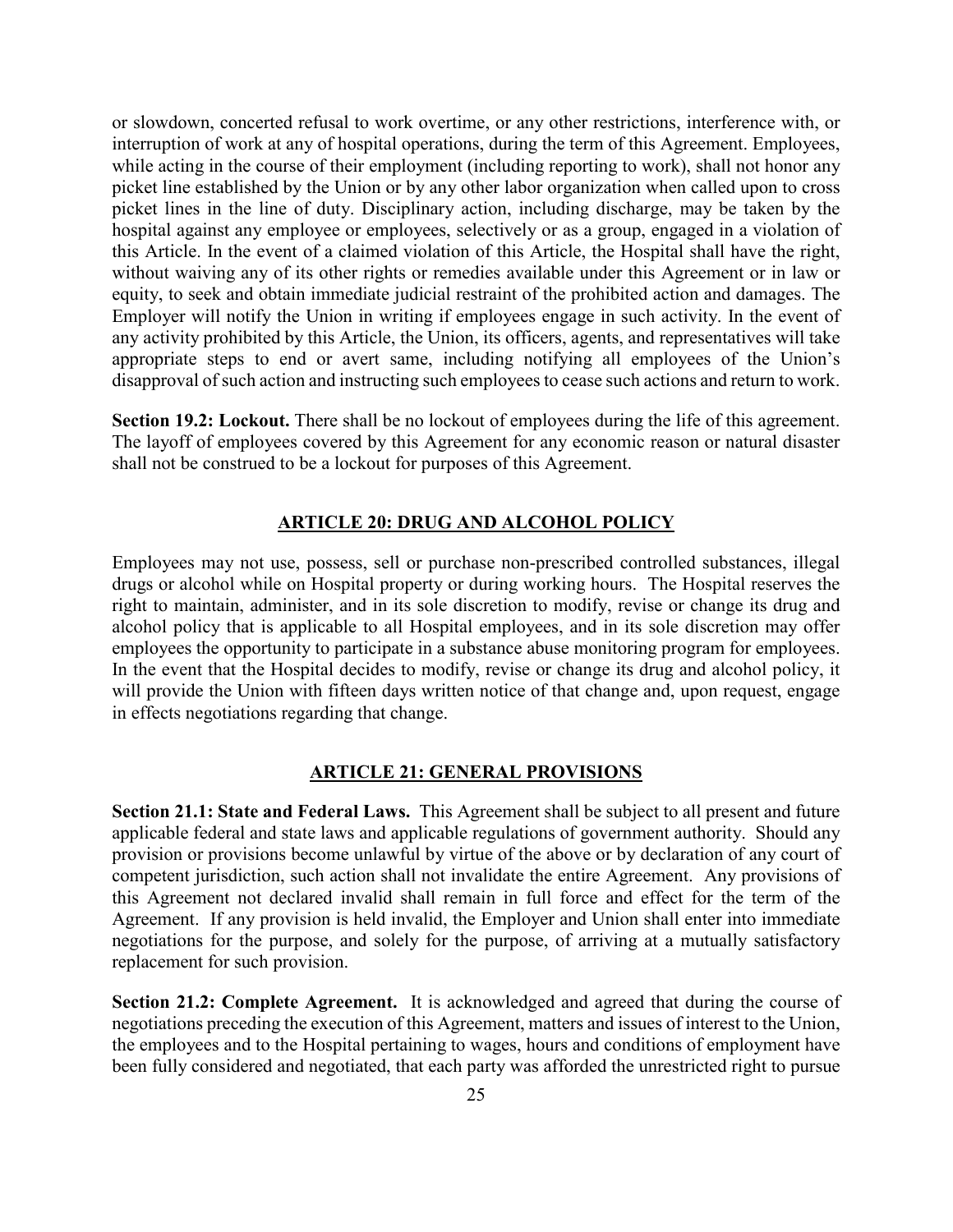and discuss proposals pertaining to wages, hours and conditions of employment and that the understanding and agreements arrived at by the parties during the course of said negotiations are fully set forth in this Agreement.

The Union and the Hospital agree that during the term of the Agreement, neither party shall be obligated to negotiate with respect to any matter pertaining to wages, hours or conditions of employment whether or not specifically included in this Agreement or discussed during the negotiations preceding the execution of this Agreement.

This Agreement shall not be varied or amended by oral agreement or by custom or practice. No addition to, alteration, modification, practice or waiver of any term, provision, covenant, or condition or restriction in this Agreement shall be valid, binding, or of any force or effect unless made in writing and executed by the Hospital and the Union. The failure of either party to exercise any right under the Agreement or to insist upon strict compliance with its provisions will not affect the right of either party to exercise any right or to thereafter insist upon strict compliance.

**Section 21.3: Personnel Rules and Regulations.** All employees of this bargaining unit in addition to being governed by this Agreement, shall also be subject to the personnel policies published by the Hospital having general applicability to all employees of the Employer (but not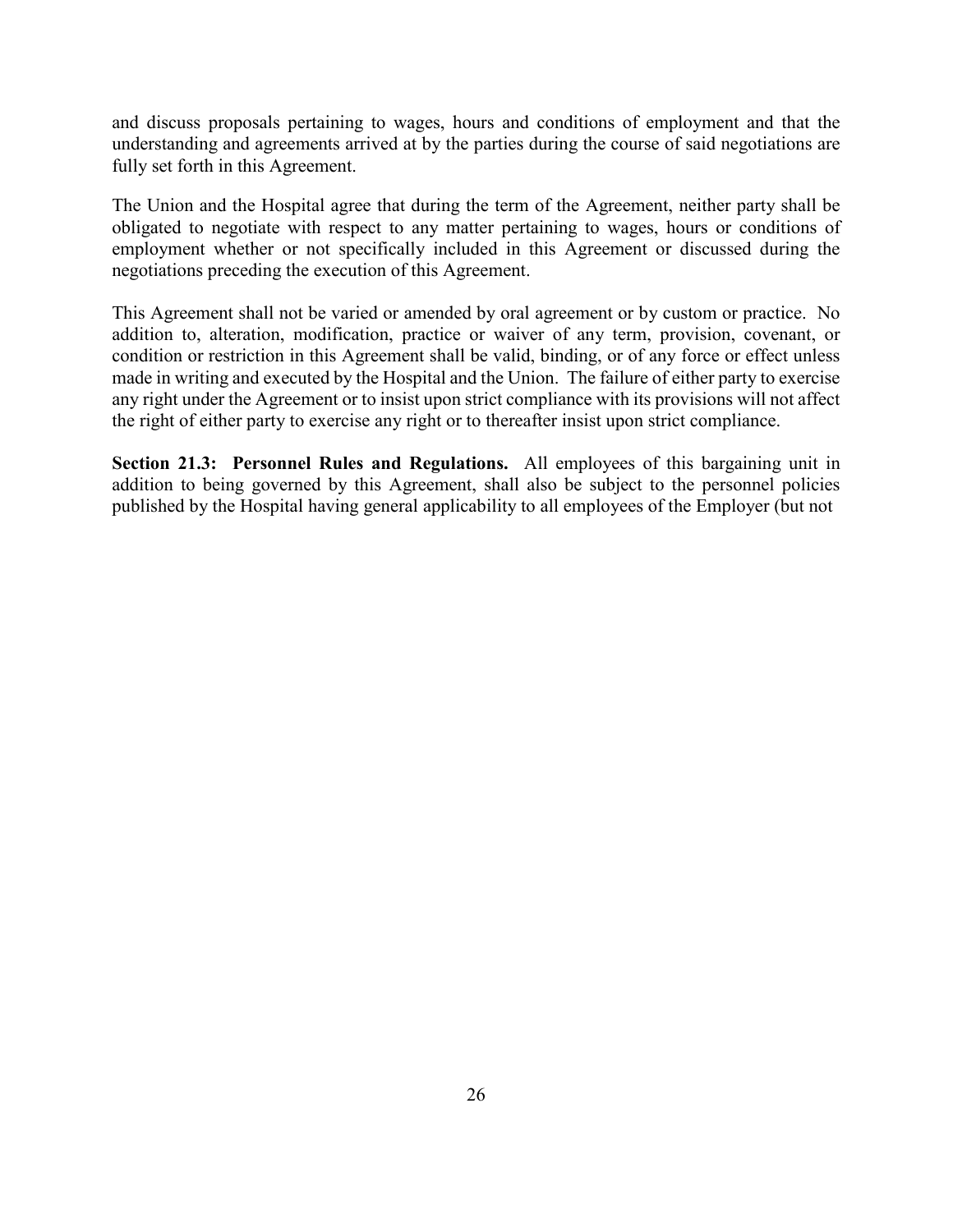including policies relating to wages and benefits) and any subsequent personnel policies, rules and regulations that may in the sole discretion of the Employer be promulgated in the future, so long as they do not conflict with this Agreement. In case of any conflict, this Agreement shall be the controlling policy for the employees covered by this Agreement.

Section 21.4: Past Practice. Unless specifically provided herein to the contrary, past practices that existed prior to this Agreement, whether written or oral, shall not be binding on the Employer. The Employer will endeavor to communicate any changes in past practices to the staff in advance of the change.

#### **ARTICLE 22: DURATION**

This Agreement shall be effective upon ratification by the Union, and shall continue in effect without change, addition or amendment, through 11:59 pm on July 31, 2022. This Agreement shall automatically be renewed and extended from year to year thereafter unless either party serves notice in writing on the other party at least ninety (90) days prior to the expiration date of this Agreement, or any subsequent anniversary date of same if this Agreement is automatically renewed or extended in accordance with this Article, of its intention to terminate or amend this Agreement.

Dated this  $8^{\text{th}}$  day of De Cem ber, 2018.

SEIU Healthcare 1199NW

Diane Sosne, President

Sabrina Kimm, Negotiator

**Trios Health** 

John Solheim, Chief Executive Officer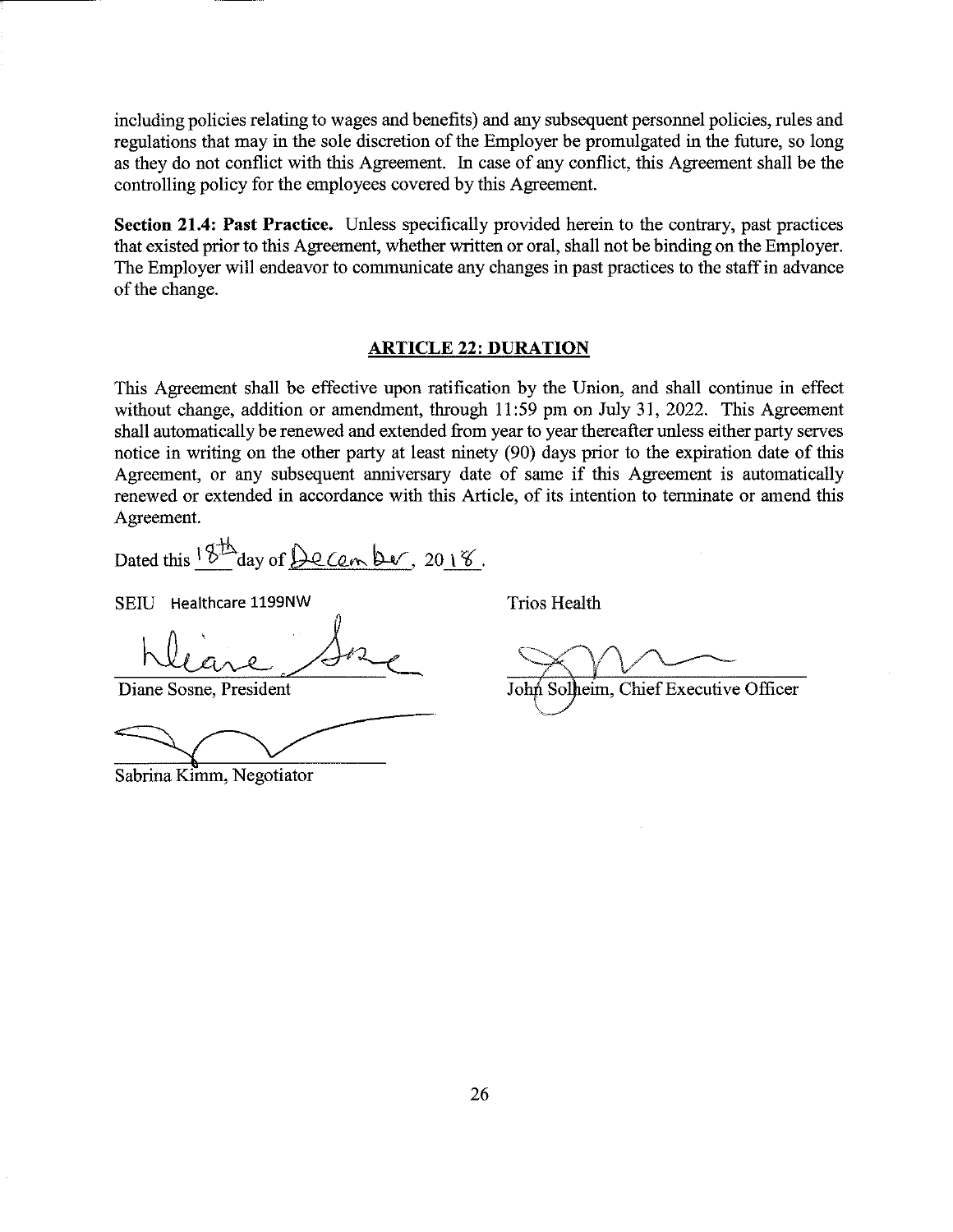Rosabel Chavez Rosabel Chavez, OR Tech

Wiktori's Jupochie<br>Viktoriya Slupachik, OR Tech

Me Kathy Ayre, LPN

SEIU LPN ORT Signature Page 080818

 $\overline{I}$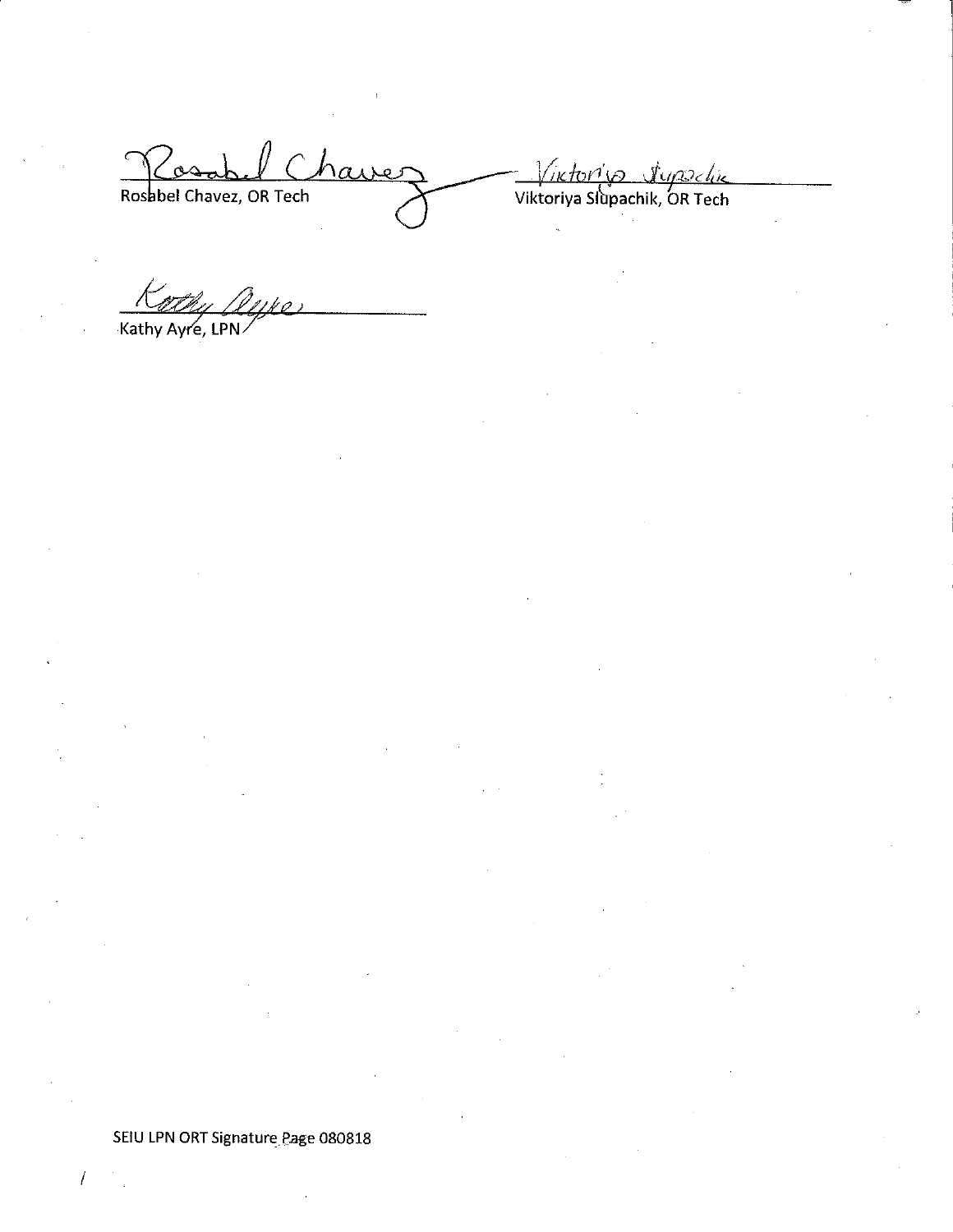### **SALARY SCHEDULE**

| <b>OR</b>               | <b>Effective on:</b> | <b>Effective on:</b> | <b>Effective 1st full</b> | <b>Effective 1st full</b> | <b>Effective 1st full</b> |
|-------------------------|----------------------|----------------------|---------------------------|---------------------------|---------------------------|
| <b>TECHS</b>            |                      |                      | pay period after:         | pay period after:         | pay period after:         |
|                         | 8/19/2018            | 1/6/2019             | 8/8/2020                  | 1/1/2021                  | 8/8/2021                  |
|                         |                      | 0% GWI,              |                           |                           |                           |
|                         | <b>2% GWI</b>        | add Step 19          | <b>1% GWI</b>             | <b>1% GWI</b>             | <b>1% GWI</b>             |
| <b>Base</b>             | \$20.72              | \$20.72              | \$20.93                   | \$21.14                   | \$21.35                   |
| 1                       | \$21.27              | \$21.27              | \$21.48                   | \$21.69                   | \$21.91                   |
| $\overline{\mathbf{2}}$ | \$21.78              | \$21.78              | \$22.00                   | \$22.22                   | \$22.44                   |
| $\mathbf{3}$            | \$22.32              | \$22.32              | \$22.54                   | \$22.77                   | \$23.00                   |
| $\overline{\mathbf{4}}$ | \$22.89              | \$22.89              | \$23.12                   | \$23.35                   | \$23.58                   |
| $\overline{\mathbf{5}}$ | \$23.48              | \$23.48              | \$23.71                   | \$23.95                   | \$24.19                   |
| $\overline{\mathbf{6}}$ | \$24.07              | \$24.07              | \$24.31                   | \$24.55                   | \$24.80                   |
| $\overline{7}$          | \$24.67              | \$24.67              | \$24.92                   | \$25.17                   | \$25.42                   |
| 8                       | \$25.31              | \$25.31              | \$25.56                   | \$25.82                   | \$26.08                   |
| $\overline{9}$          | \$25.94              | \$25.94              | \$26.20                   | \$26.46                   | \$26.72                   |
| 10                      | \$26.59              | \$26.59              | \$26.86                   | \$27.13                   | \$27.40                   |
| 11                      | \$27.25              | \$27.25              | \$27.52                   | \$27.80                   | \$28.08                   |
| 12                      | \$27.93              | \$27.93              | \$28.21                   | \$28.49                   | \$28.77                   |
| 13                      | \$28.61              | \$28.61              | \$28.90                   | \$29.19                   | \$29.48                   |
| 14                      | \$29.31              | \$29.31              | \$29.60                   | \$29.90                   | \$30.20                   |
| 15                      | \$30.07              | \$30.07              | \$30.37                   | \$30.67                   | \$30.98                   |
| $\overline{16}$         | \$30.81              | \$30.81              | \$31.12                   | \$31.43                   | \$31.74                   |
| 17                      | \$31.60              | \$31.60              | \$31.92                   | $\overline{$}32.24$       | \$32.56                   |
| 18                      | \$32.39              | \$32.39              | \$32.71                   | \$33.04                   | \$33.37                   |
| 19                      |                      | \$33.20              | \$33.53                   | \$33.87                   | \$34.21                   |
| 20                      | \$33.18              | \$34.03              | \$34.37                   | \$34.71                   | \$35.06                   |
| 21                      |                      |                      |                           |                           |                           |
| 22                      | \$34.02              | \$34.88              | \$35.23                   | \$35.58                   | \$35.94                   |
| 23                      |                      |                      |                           |                           |                           |
| 24                      |                      |                      |                           |                           |                           |
| 25                      | \$34.86              | \$35.75              | \$36.11                   | \$36.47                   | \$36.83                   |
| 26                      |                      |                      |                           |                           |                           |
| 27                      | \$35.73              | \$36.64              | \$37.01                   | \$37.38                   | \$37.75                   |
| 28                      |                      |                      |                           |                           |                           |
| 29                      | \$36.63              | \$37.56              | \$37.94                   | \$38.32                   | \$38.70                   |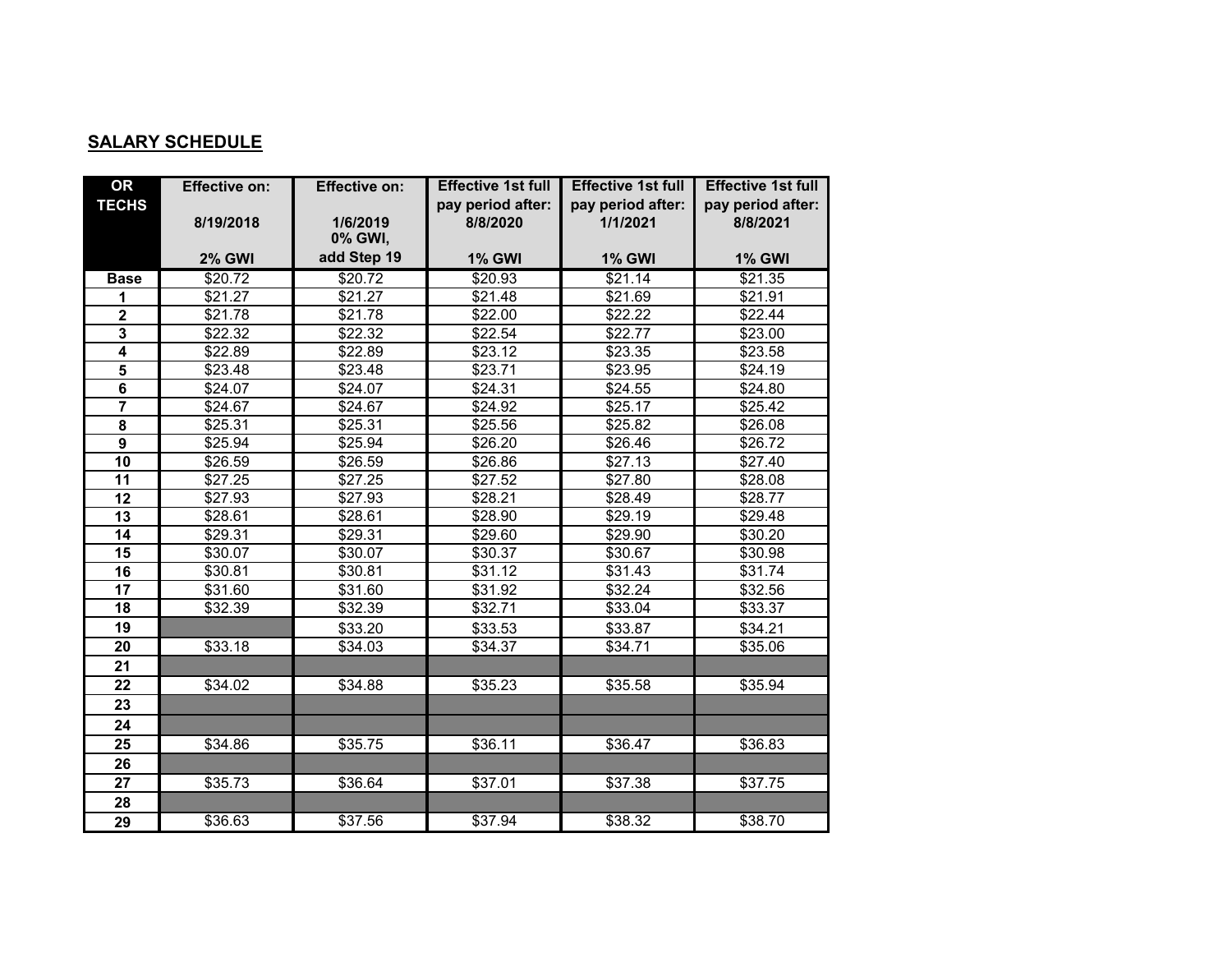| <b>LPNS</b>             | <b>Effective on:</b> | <b>Effective on:</b> | <b>Effective 1st full</b> | <b>Effective 1st full</b> | <b>Effective 1st full</b> |
|-------------------------|----------------------|----------------------|---------------------------|---------------------------|---------------------------|
|                         |                      |                      | pay period after:         | pay period after:         | pay period after:         |
|                         | 8/19/2018            | 1/6/2019             | 8/8/2020                  | 1/1/2021                  | 8/8/2021                  |
|                         |                      | 0% GWI,              |                           |                           |                           |
|                         | <b>2% GWI</b>        | add Step 19          | <b>1% GWI</b>             | <b>1% GWI</b>             | <b>1% GWI</b>             |
| <b>Base</b>             | \$19.94              | \$19.94              | \$20.14                   | \$20.34                   | \$20.54                   |
| 1                       | \$20.44              | \$20.44              | \$20.64                   | \$20.85                   | \$21.06                   |
| $\overline{\mathbf{2}}$ | \$20.95              | \$20.95              | $\overline{$}21.16$       | \$21.37                   | \$21.58                   |
| $\overline{\mathbf{3}}$ | \$21.49              | \$21.49              | \$21.70                   | \$21.92                   | \$22.14                   |
| $\overline{\mathbf{4}}$ | \$22.02              | \$22.02              | \$22.24                   | \$22.46                   | \$22.68                   |
| $\overline{\mathbf{5}}$ | \$22.58              | \$22.58              | \$22.81                   | \$23.04                   | \$23.27                   |
| 6                       | \$23.16              | \$23.16              | \$23.39                   | \$23.62                   | \$23.86                   |
| $\overline{7}$          | \$23.74              | \$23.74              | \$23.98                   | \$24.22                   | \$24.46                   |
| 8                       | \$24.34              | \$24.34              | \$24.58                   | \$24.83                   | \$25.08                   |
| 9                       | \$24.96              | \$24.96              | \$25.21                   | \$25.46                   | \$25.71                   |
| 10                      | \$25.59              | \$25.59              | \$25.85                   | \$26.11                   | \$26.37                   |
| 11                      | \$26.21              | \$26.21              | \$26.47                   | \$26.73                   | \$27.00                   |
| 12                      | \$26.88              | \$26.88              | \$27.15                   | \$27.42                   | \$27.69                   |
| 13                      | \$27.54              | \$27.54              | \$27.82                   | \$28.10                   | \$28.38                   |
| 14                      | \$28.23              | \$28.23              | \$28.51                   | \$28.80                   | \$29.09                   |
| 15                      | \$28.94              | \$28.94              | \$29.23                   | \$29.52                   | \$29.82                   |
| $\overline{16}$         | \$29.66              | \$29.66              | \$29.96                   | \$30.26                   | \$30.56                   |
| 17                      | \$30.41              | \$30.41              | \$30.71                   | \$31.02                   | \$31.33                   |
| 18                      | \$31.16              | \$31.16              | \$31.47                   | \$31.78                   | \$32.10                   |
| 19                      |                      | \$31.94              | \$32.26                   | \$32.58                   | \$32.91                   |
| 20                      | \$31.96              | \$32.74              | \$33.07                   | \$33.40                   | \$33.73                   |
| 21                      |                      |                      |                           |                           |                           |
| 22                      | \$32.73              | \$33.56              | \$33.90                   | \$34.24                   | \$34.58                   |
| 23                      |                      |                      |                           |                           |                           |
| 24                      |                      |                      |                           |                           |                           |
| 25                      | \$33.55              | \$34.40              | \$34.74                   | \$35.09                   | \$35.44                   |
| 26                      |                      |                      |                           |                           |                           |
| 27                      | \$34.38              | \$35.26              | \$35.61                   | \$35.97                   | \$36.33                   |
| 28                      |                      |                      |                           |                           |                           |
| 29                      | \$35.24              | \$36.14              | \$36.50                   | \$36.87                   | \$37.24                   |